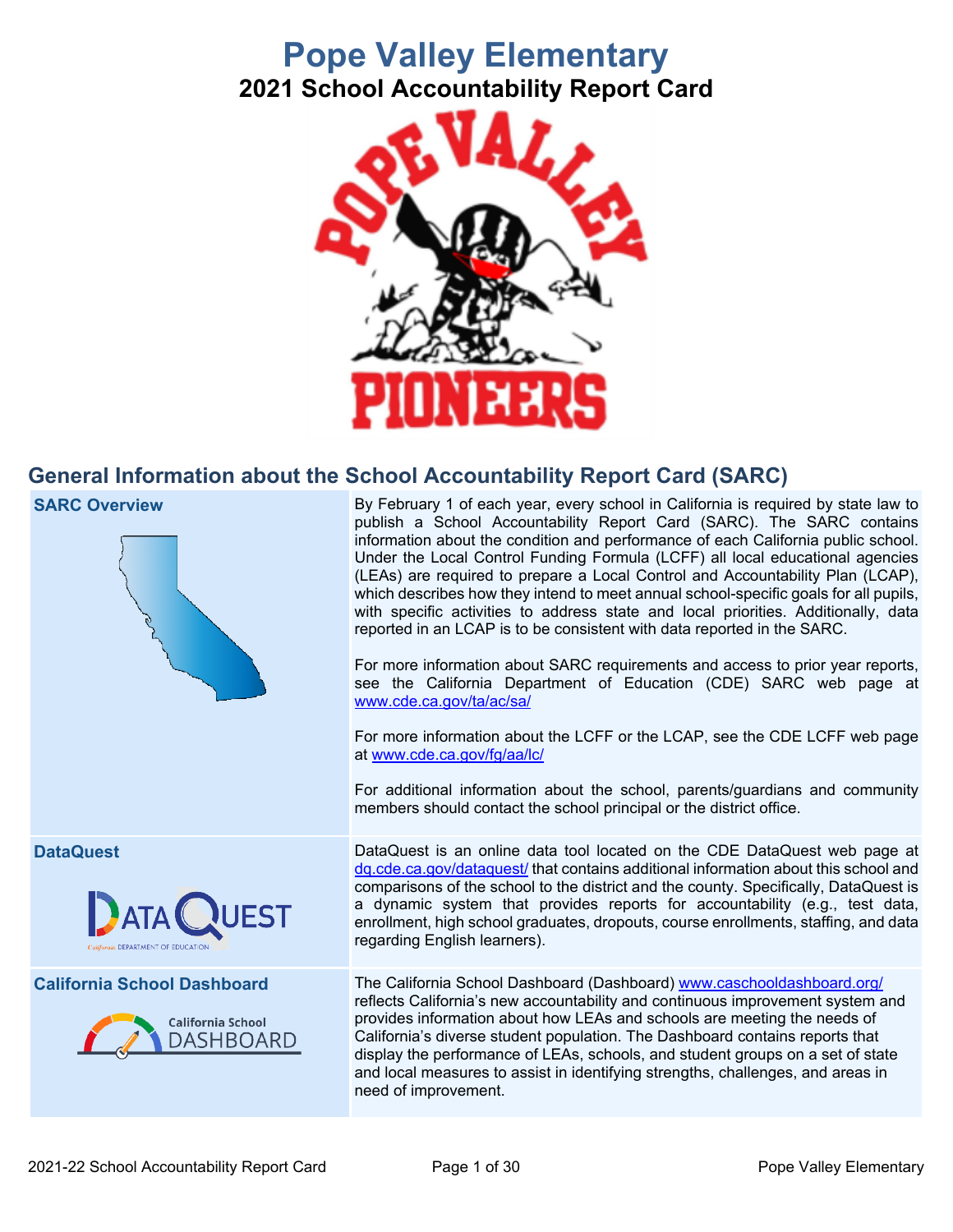**Internet Access** Internet access is available at public libraries and other locations that are publicly accessible (e.g., the California State Library). Access to the Internet at libraries and public locations is generally provided on a first-come, first-served basis. Other use restrictions may include the hours of operation, the length of time that a workstation may be used (depending on availability), the types of software programs available on a workstation, and the ability to print documents.

# **2021-22 School Contact Information School Name** Pope Valley Elementary **Street** 6200 Pope Valley Road **City, State, Zip Pope Valley, CA 94567 Phone Number** 707-965-2402 **Principal** Mr. Ken Burkhart **Email Address Email Address kburkhart@popevalley.school School Website www.popevalley.school County-District-School (CDS) Code** 28-66282-6027015

## **2021-22 District Contact Information**

| <b>District Name</b>            | Pope Valley Union Elementary School District (CDS: 28-66282-0000000) |
|---------------------------------|----------------------------------------------------------------------|
| <b>Phone Number</b>             | 707-965-2402                                                         |
| <b>Superintendent</b>           | Ken Burkhart                                                         |
| <b>Email Address</b>            | kburkhart@popevalley.school                                          |
| <b>District Website Address</b> | www.popevalley.school                                                |

### **2021-22 School Overview**

#### (January 2022)

Pope Valley Elementary School is the smallest and most isolated school in Napa County. It is a single-school district whose board consists of local volunteers, one of whom has a child in the school and three others having former students of the school. Pope Valley Elementary School serves about 56 students from Early Transitional Kindergarten to the Eighth Grade. While students typically matriculate to St. Helena High School, students may attend any high school when leaving Pope Valley and about one goes on to Middletown High School each year. The students at Pope Valley Elementary School are taught in four classes with experienced and highly-qualified teachers, instructional aides, and a dedicated support staff. Both of the instructional aides also serve as bus drivers. The afterschool program runs daily until 5pm and is staffed by a bilingual (Spanish) speaking staff, who also works in a classroom and office support role. The school's principal and superintendent team teaches with the 2nd/3rd grade teacher.

Pope Valley Elementary School: Inspiring lives by imparting 21st Century skills while fostering lifelong learning and respect for all.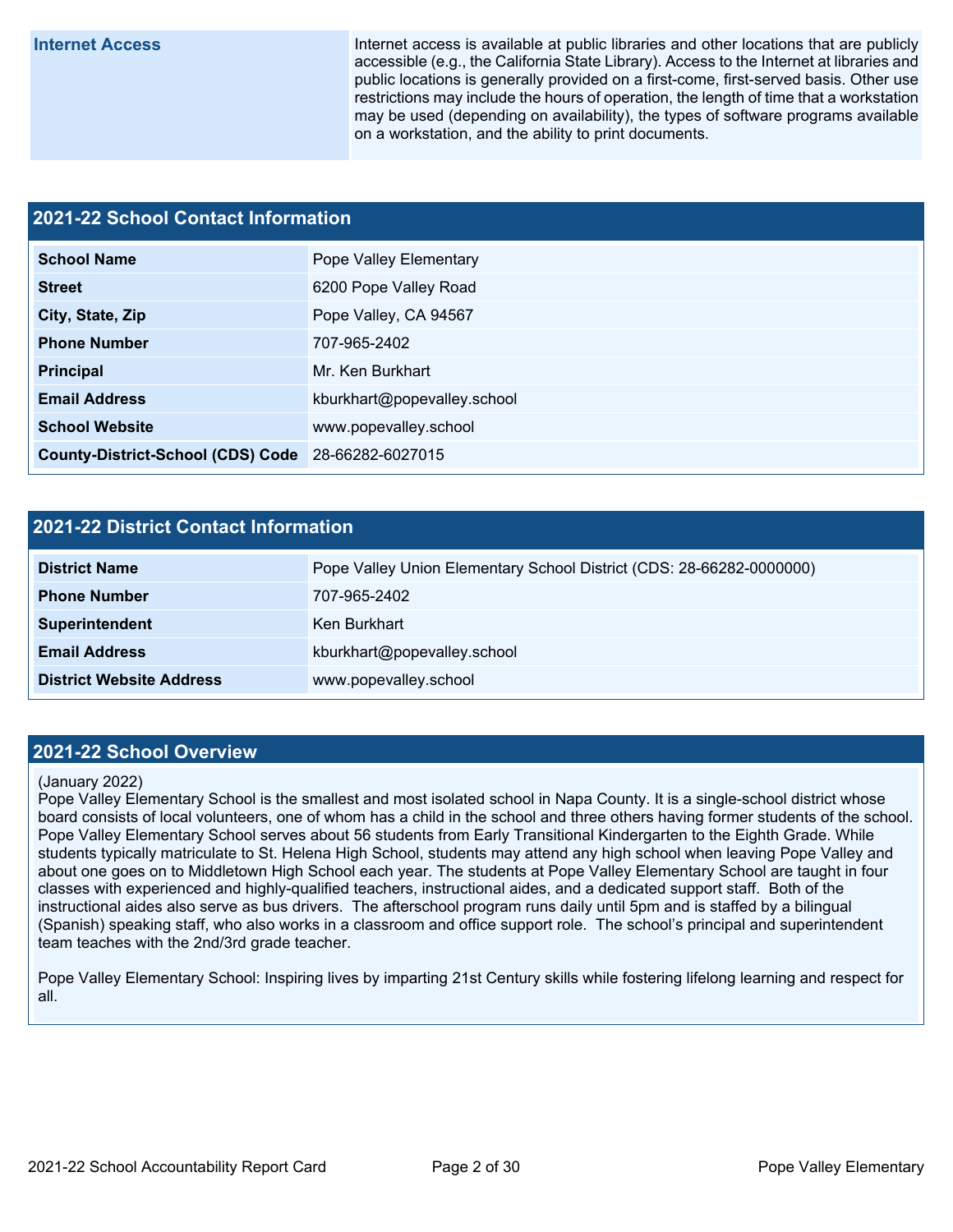## **About this School**

| 2020-21 Student Enrollment by Grade Level |                           |  |  |  |  |  |  |  |
|-------------------------------------------|---------------------------|--|--|--|--|--|--|--|
|                                           |                           |  |  |  |  |  |  |  |
| <b>Grade Level</b>                        | <b>Number of Students</b> |  |  |  |  |  |  |  |
| Kindergarten                              | 9                         |  |  |  |  |  |  |  |
| Grade 1                                   | $5\phantom{.0}$           |  |  |  |  |  |  |  |
| Grade 2                                   | $5\phantom{.0}$           |  |  |  |  |  |  |  |
| Grade 3                                   | $\overline{7}$            |  |  |  |  |  |  |  |
| Grade 4                                   | $\overline{7}$            |  |  |  |  |  |  |  |
| Grade 5                                   | 5                         |  |  |  |  |  |  |  |
| Grade 6                                   | 2                         |  |  |  |  |  |  |  |
| Grade 7                                   | $\mathbf{3}$              |  |  |  |  |  |  |  |
| Grade 8                                   | $\overline{7}$            |  |  |  |  |  |  |  |
| <b>Total Enrollment</b>                   | 50                        |  |  |  |  |  |  |  |

## **2020-21 Student Enrollment by Student Group**

| <b>Student Group</b>                   | <b>Percent of Total Enrollment</b> |
|----------------------------------------|------------------------------------|
| Female                                 | 40                                 |
| <b>Male</b>                            | 60                                 |
| <b>Hispanic or Latino</b>              | 70                                 |
| <b>Two or More Races</b>               | $\overline{4}$                     |
| <b>White</b>                           | 26                                 |
| <b>English Learners</b>                | 34                                 |
| <b>Socioeconomically Disadvantaged</b> | 66                                 |
| <b>Students with Disabilities</b>      | 10                                 |

## **A. Conditions of Learning State Priority: Basic**

The SARC provides the following information relevant to the State priority: Basic (Priority 1):

- Degree to which teachers are appropriately assigned and fully credentialed in the subject area and for the pupils they are teaching;
- Pupils have access to standards-aligned instructional materials; and
- School facilities are maintained in good repair

Note: For more information refer to the Updated Teacher Equity Definitions web page at <https://www.cde.ca.gov/pd/ee/teacherequitydefinitions.asp>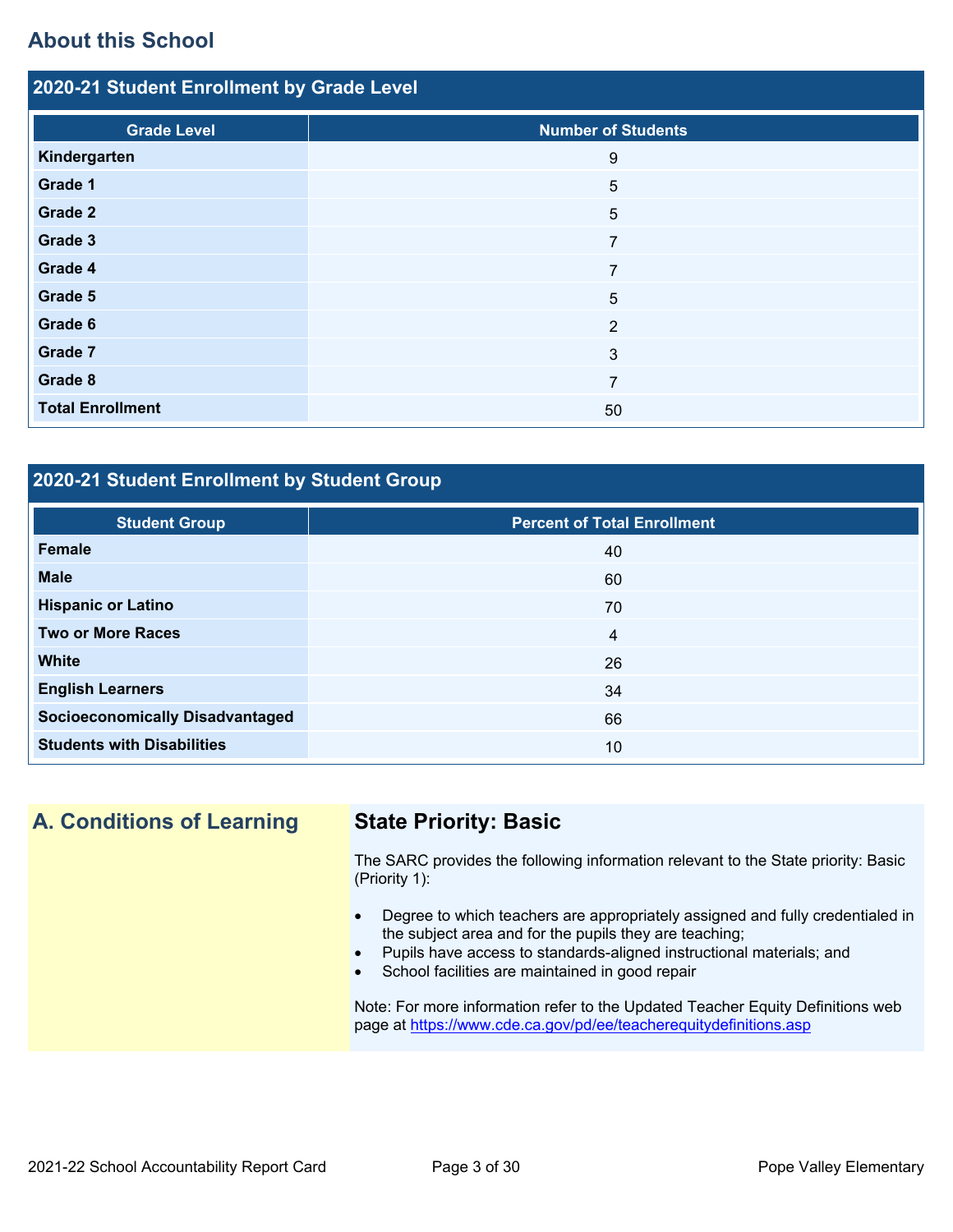| 2019-20 Teacher Preparation and Placement                                                       |         |  |  |  |  |
|-------------------------------------------------------------------------------------------------|---------|--|--|--|--|
| <b>Authorization/Assignment</b>                                                                 | 2019-20 |  |  |  |  |
| Fully (Preliminary or Clear) Credentialed for Subject and Student Placement (properly assigned) |         |  |  |  |  |
| <b>Intern Credential Holders Properly Assigned</b>                                              |         |  |  |  |  |
| Teachers Without Credentials and Misassignments ("ineffective" under ESSA)                      |         |  |  |  |  |
| Credentialed Teachers Assigned Out-of-Field ("out-of-field" under ESSA)                         |         |  |  |  |  |
| Unknown                                                                                         |         |  |  |  |  |
| <b>Total Teaching Positions</b>                                                                 |         |  |  |  |  |

Note: The data in this table is based on Full Time Equivalent (FTE) status. One FTE equals one staff member working full time; one FTE could also represent two staff members who each work 50 percent of full time. Additionally, an assignment is defined as a position that an educator is assigned to based on setting, subject, and grade level. An authorization is defined as the services that an educator is authorized to provide to students.

| 2019-20 Teachers Without Credentials and Misassignments (considered "ineffective" under ESSA) |         |  |  |  |  |
|-----------------------------------------------------------------------------------------------|---------|--|--|--|--|
| <b>Authorization/Assignment</b>                                                               | 2019-20 |  |  |  |  |
| <b>Permits and Waivers</b>                                                                    |         |  |  |  |  |
| <b>Misassignments</b>                                                                         |         |  |  |  |  |
| <b>Vacant Positions</b>                                                                       |         |  |  |  |  |
| <b>Total Teachers Without Credentials and Misassignments</b>                                  |         |  |  |  |  |

| 2019-20 Credentialed Teachers Assigned Out-of-Field (considered "out-of-field" under ESSA) |  |
|--------------------------------------------------------------------------------------------|--|
|                                                                                            |  |
|                                                                                            |  |

| <b>Indicator</b>                                              | 2019-20 |
|---------------------------------------------------------------|---------|
| <b>Credentialed Teachers Authorized on a Permit or Waiver</b> |         |
| <b>Local Assignment Options</b>                               |         |
| <b>Total Out-of-Field Teachers</b>                            |         |

| 2019-20 Class Assignments                                                                                                                           |         |  |  |  |  |
|-----------------------------------------------------------------------------------------------------------------------------------------------------|---------|--|--|--|--|
| <b>Indicator</b>                                                                                                                                    | 2019-20 |  |  |  |  |
| <b>Misassignments for English Learners</b><br>(a percentage of all the classes with English learners taught by teachers that are misassigned)       |         |  |  |  |  |
| No credential, permit or authorization to teach<br>(a percentage of all the classes taught by teachers with no record of an authorization to teach) |         |  |  |  |  |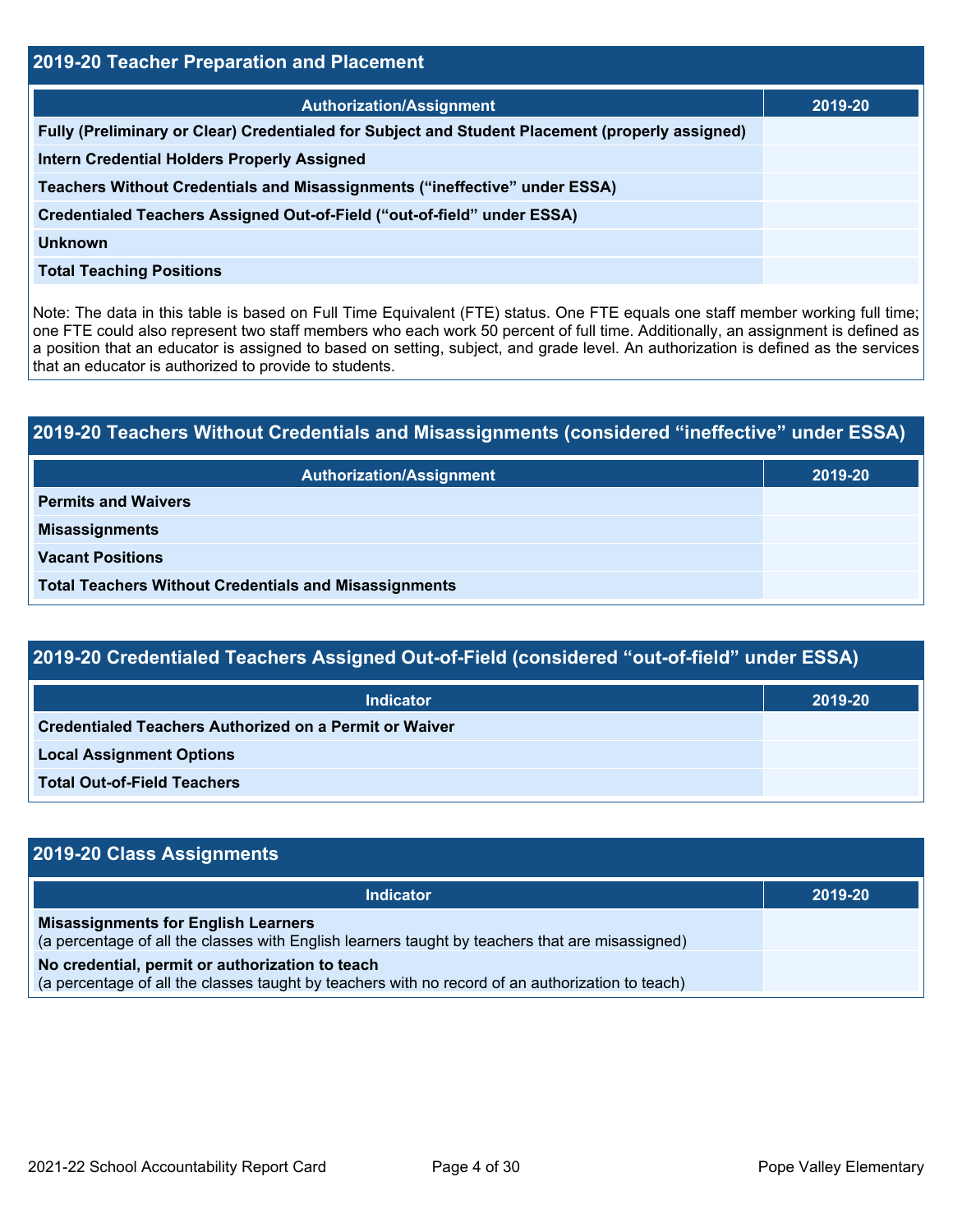| 2021-22 Quality, Currency, Availability of Textbooks and Other Instructional Materials |                                                                           |     |                                                                |                                                                                           |  |  |  |
|----------------------------------------------------------------------------------------|---------------------------------------------------------------------------|-----|----------------------------------------------------------------|-------------------------------------------------------------------------------------------|--|--|--|
| Science adoption delayed until 2020.                                                   |                                                                           |     |                                                                |                                                                                           |  |  |  |
| Year and month in which the data were collected                                        |                                                                           |     | 1/2020                                                         |                                                                                           |  |  |  |
| <b>Subject</b>                                                                         | Textbooks and Other Instructional Materials/year of<br><b>Adoption</b>    |     | <b>From</b><br><b>Most</b><br><b>Recent</b><br><b>Adoption</b> | <b>Percent</b><br><b>Students</b><br><b>Lacking Own</b><br><b>Assigned</b><br><b>Copy</b> |  |  |  |
| <b>Reading/Language Arts</b>                                                           | Wonders - Houghton Mifflin/2016                                           | Yes | $\Omega$                                                       |                                                                                           |  |  |  |
| <b>Mathematics</b>                                                                     | Go Math / 2016                                                            | Yes | $\mathbf 0$                                                    |                                                                                           |  |  |  |
| <b>Science</b>                                                                         | <b>Amplify Science</b>                                                    | Yes | $\mathbf 0$                                                    |                                                                                           |  |  |  |
| <b>History-Social Science</b>                                                          | Pearson myWoirld Interactive 2018                                         | Yes | 0                                                              |                                                                                           |  |  |  |
| <b>Foreign Language</b>                                                                | $\Omega$                                                                  |     |                                                                |                                                                                           |  |  |  |
| <b>Health</b>                                                                          | Positive Prevention Plus - Sexual Health Education/2016<br>(5th-8th only) | Yes | $\mathbf 0$                                                    |                                                                                           |  |  |  |
| <b>Visual and Performing Arts</b><br>$\Omega$                                          |                                                                           |     |                                                                |                                                                                           |  |  |  |
| <b>Science Laboratory Equipment</b><br>$(grades 9-12)$                                 | N/A                                                                       |     |                                                                |                                                                                           |  |  |  |

## **School Facility Conditions and Planned Improvements**

Inspection conducted by superintendent/principal on 1/27/2022. Several electrical outlets in 1971 building need repair. Electrical/janitorial room in 1976 building need upgrades and organization. No other deficiencies noted.

#### **Year and month of the most recent FIT report** 12/26/2020 12/26/2020

| <b>System Inspected</b>                                             | <b>Rate</b><br>Good | <b>Rate</b><br>Fair | Rate<br>Poor | <b>Repair Needed and Action Taken or Planned</b>                                                       |
|---------------------------------------------------------------------|---------------------|---------------------|--------------|--------------------------------------------------------------------------------------------------------|
| <b>Systems:</b><br>Gas Leaks, Mechanical/HVAC, Sewer                | X                   |                     |              |                                                                                                        |
| Interior:<br><b>Interior Surfaces</b>                               | X                   |                     |              | Janitorial/Elec. Room (1971):                                                                          |
| <b>Cleanliness:</b><br>Overall Cleanliness, Pest/Vermin Infestation | X                   |                     |              | Janitorial/Elec. Room (1971):                                                                          |
| <b>Electrical</b>                                                   |                     | $\times$            |              | Girl's Restroom (1971):<br>Janitorial/Elec. Room (1971):<br>Office (1971): Combined Office & Sick room |
| <b>Restrooms/Fountains:</b><br>Restrooms, Sinks/ Fountains          | $\times$            |                     |              |                                                                                                        |
| Safety:<br>Fire Safety, Hazardous Materials                         | $\times$            |                     |              |                                                                                                        |
| Structural:<br>Structural Damage, Roofs                             | X                   |                     |              |                                                                                                        |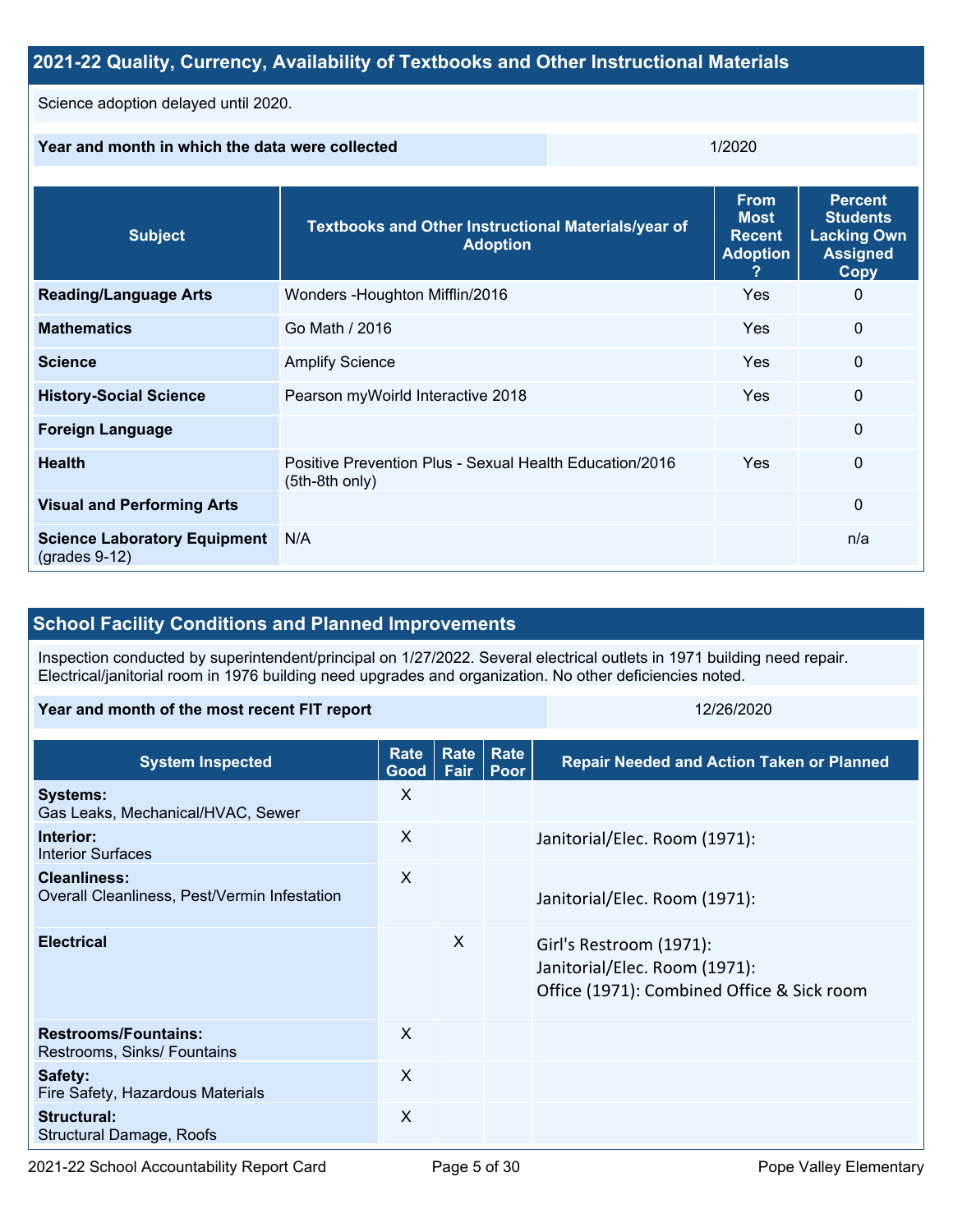| <b>School Facility Conditions and Planned Improvements</b>             |  |  |  |  |  |  |  |  |  |
|------------------------------------------------------------------------|--|--|--|--|--|--|--|--|--|
| External:<br>Playground/School Grounds, Windows/<br>Doors/Gates/Fences |  |  |  |  |  |  |  |  |  |

| <b>Overall Facility Rate</b> |      |      |      |  |  |  |  |
|------------------------------|------|------|------|--|--|--|--|
| <b>Exemplary</b>             | Good | Fair | Poor |  |  |  |  |
|                              |      |      |      |  |  |  |  |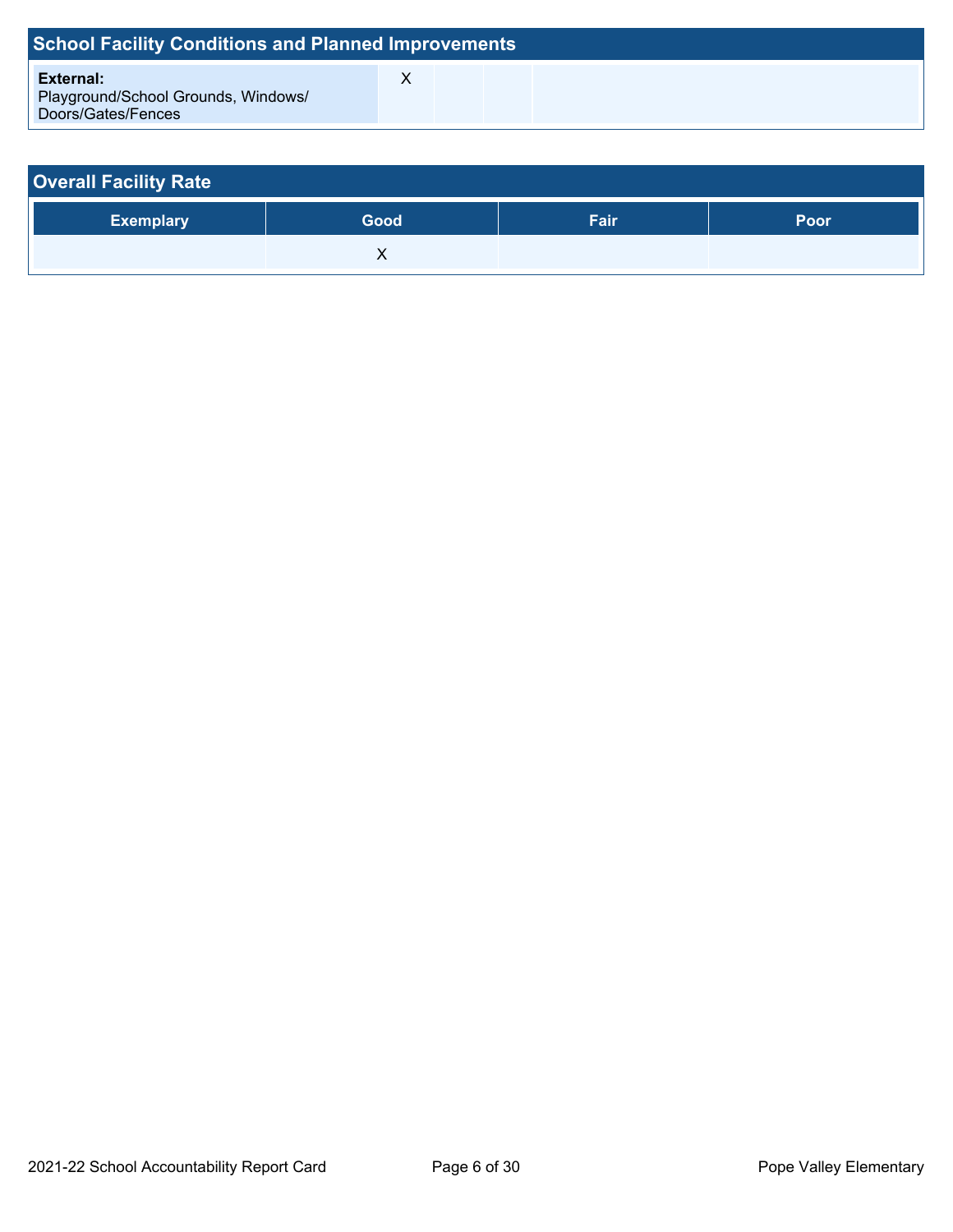## **B. Pupil Outcomes State Priority: Pupil Achievement**

The SARC provides the following information relevant to the State priority: Pupil Achievement (Priority 4):

#### **Statewide Assessments**

(i.e., California Assessment of Student Performance and Progress [CAASPP] System includes the Smarter Balanced Summative Assessments for students in the general education population and the California Alternate Assessments [CAAs] for English language arts/literacy [ELA] and mathematics given in grades three through eight and grade eleven. Only eligible students may participate in the administration of the CAAs. CAAs items are aligned with alternate achievement standards, which are linked with the Common Core State Standards [CCSS] for students with the most significant cognitive disabilities).

The CAASPP System encompasses the following assessments and student participation requirements:

- 1. **Smarter Balanced Summative Assessments and CAAs for ELA** in grades three through eight and grade eleven.
- 2. **Smarter Balanced Summative Assessments and CAAs for mathematics** in grades three through eight and grade eleven.
- 3. **California Science Test (CAST) and CAAs for Science** in grades five, eight, and once in high school (i.e., grade ten, eleven, or twelve).

#### **SARC Reporting in the 2020-2021 School Year Only**

Where the most viable option, LEAs were required to administer the statewide summative assessment in ELA and mathematics. Where a statewide summative assessment was not the most viable option for the LEA (or for one or more gradelevel[s] within the LEA) due to the pandemic, LEAs were allowed to report results from a different assessment that met the criteria established by the State Board of Education (SBE) on March 16, 2021. The assessments were required to be:

- Aligned with CA CCSS for ELA and mathematics;
- Available to students in grades 3 through 8, and grade 11; and
- Uniformly administered across a grade, grade span, school, or district to all eligible students.

#### **Options**

Note that the CAAs could only be administered in-person following health and safety requirements. If it was not viable for the LEA to administer the CAAs in person with health and safety guidelines in place, the LEA was directed to not administer the tests. There were no other assessment options available for the CAAs. Schools administered the Smarter Balanced Summative Assessments for ELA and mathematics, other assessments that meet the SBE criteria, or a combination of both, and they could only choose one of the following:

- Smarter Balanced ELA and mathematics summative assessments;
- Other assessments meeting the SBE criteria; or
- Combination of Smarter Balanced ELA and mathematics summative assessments and other assessments.

The percentage of students who have successfully completed courses that satisfy the requirements for entrance to the University of California and the California State University, or career technical education sequences or programs of study.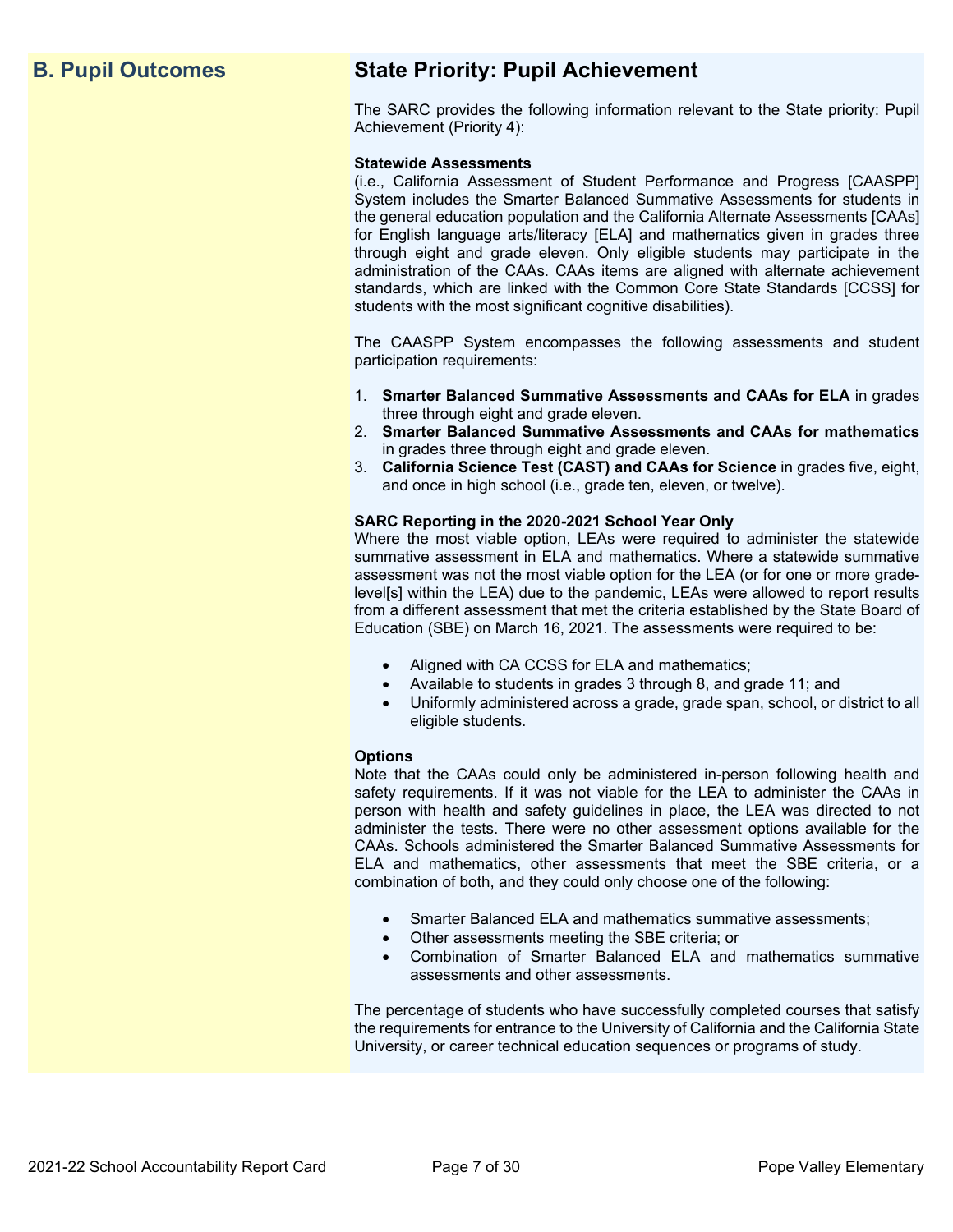## **Percentage of Students Meeting or Exceeding the State Standard on CAASPP**

This table displays CAASPP test results in ELA and mathematics for all students grades three through eight and grade eleven taking and completing a state-administered assessment.

The 2019-2020 data cells with N/A values indicate that the 2019-2020 data are not available due to the COVID-19 pandemic and resulting summative test suspension. The Executive Order N-30-20 was issued which waived the assessment, accountability, and reporting requirements for the 2019-2020 school year.

The 2020-2021 data cells have N/A values because these data are not comparable to other year data due to the COVID-19 pandemic during the 2020-2021 school year. Where the CAASPP assessments in ELA and/or mathematics is not the most viable option, the LEAs were allowed to administer local assessments. Therefore, the 2020-2021 data between school years for the school, district, state are not an accurate comparison. As such, it is inappropriate to compare results of the 2020-2021 school year to other school years.

| Subject                                                              | <b>School</b><br>2019-20 | <b>School</b><br>2020-21 | <b>District</b><br>2019-20 | <b>District</b><br>2020-21 | <b>State</b><br>2019-20 | <b>State</b><br>2020-21 |
|----------------------------------------------------------------------|--------------------------|--------------------------|----------------------------|----------------------------|-------------------------|-------------------------|
| <b>English Language Arts/Literacy</b><br>$\left($ grades 3-8 and 11) | N/A                      | N/A                      | N/A                        | N/A                        | N/A                     | N/A                     |
| <b>Mathematics</b><br>$(grades 3-8 and 11)$                          | N/A                      | N/A                      | N/A                        | N/A                        | N/A                     | N/A                     |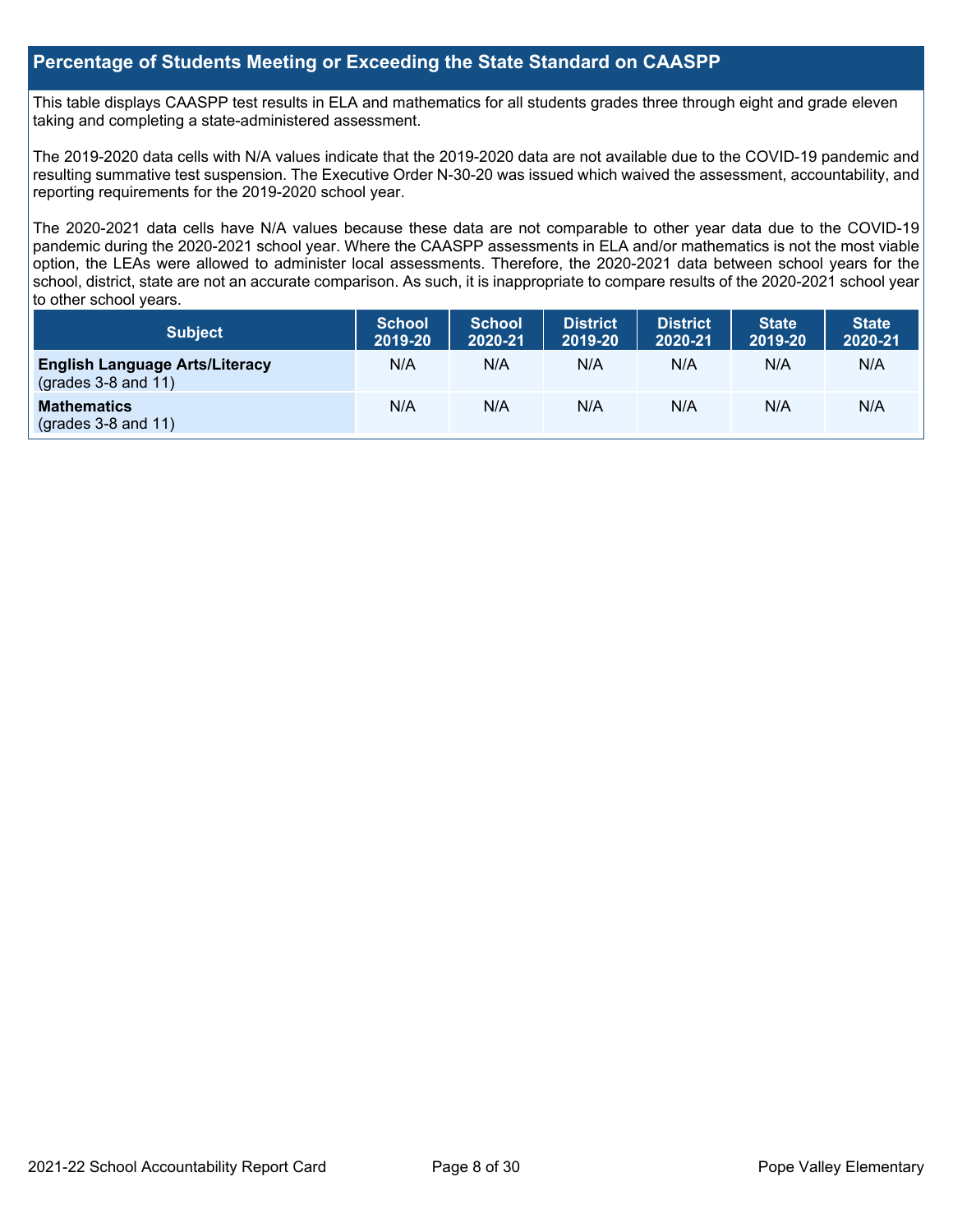## **2020-21 CAASPP Test Results in ELA by Student Group**

This table displays CAASPP test results in ELA by student group for students grades three through eight and grade eleven taking and completing a state-administered assessment. The CDE will populate this table for schools in cases where the school administered the CAASPP assessment. In cases where the school administered a local assessment instead of CAASPP, the CDE will populate this table with "NT" values, meaning this school did not test students using the CAASPP. See the local assessment(s) table for more information.

| <b>CAASPP</b><br><b>Student Groups</b>               | <b>CAASPP</b><br><b>Total</b><br><b>Enrollment</b> | <b>CAASPP</b><br><b>Number</b><br><b>Tested</b> | <b>CAASPP</b><br><b>Percent</b><br><b>Tested</b> | <b>CAASPP</b><br><b>Percent</b><br><b>Not Tested</b> | <b>CAASPP</b><br><b>Percent</b><br><b>Met or</b><br><b>Exceeded</b> |
|------------------------------------------------------|----------------------------------------------------|-------------------------------------------------|--------------------------------------------------|------------------------------------------------------|---------------------------------------------------------------------|
| <b>All Students</b>                                  | 33                                                 | 32                                              | 96.97                                            | 3.03                                                 | 18.75                                                               |
| <b>Female</b>                                        | 15                                                 | 14                                              | 93.33                                            | 6.67                                                 | 21.43                                                               |
| <b>Male</b>                                          | 18                                                 | 18                                              | 100                                              | $\mathbf 0$                                          | 16.67                                                               |
| American Indian or Alaska Native                     | $\mathbf 0$                                        | $\pmb{0}$                                       | $\mathbf 0$                                      | $\mathbf 0$                                          | $\mathbf 0$                                                         |
| <b>Asian</b>                                         | $\mathbf 0$                                        | $\pmb{0}$                                       | $\mathbf{0}$                                     | $\mathbf 0$                                          | 0                                                                   |
| <b>Black or African American</b>                     | $\mathbf 0$                                        | $\mathbf 0$                                     | $\mathbf{0}$                                     | $\mathbf 0$                                          | 0                                                                   |
| <b>Filipino</b>                                      | $\mathbf 0$                                        | $\mathbf 0$                                     | $\Omega$                                         | $\mathbf 0$                                          | $\mathbf 0$                                                         |
| <b>Hispanic or Latino</b>                            | 25                                                 | 24                                              | 96                                               | 4                                                    | 12.5                                                                |
| <b>Native Hawaiian or Pacific Islander</b>           | $\mathbf 0$                                        | $\pmb{0}$                                       | $\mathbf 0$                                      | $\mathbf 0$                                          | 0                                                                   |
| <b>Two or More Races</b>                             | $\mathbf 0$                                        | $\pmb{0}$                                       | $\mathbf 0$                                      | $\mathbf 0$                                          | 0                                                                   |
| <b>White</b>                                         | $- -$                                              | $-\!$ $\!-$                                     | $- -$                                            | $\overline{\phantom{a}}$                             | --                                                                  |
| <b>English Learners</b>                              | 12                                                 | 12                                              | 100                                              | $\mathbf 0$                                          | $\Omega$                                                            |
| <b>Foster Youth</b>                                  | $\mathbf 0$                                        | $\mathbf 0$                                     | $\mathbf{0}$                                     | $\mathbf 0$                                          | $\mathbf{0}$                                                        |
| <b>Homeless</b>                                      | $\mathbf 0$                                        | $\mathbf 0$                                     | $\mathbf{0}$                                     | $\mathbf 0$                                          | 0                                                                   |
| <b>Military</b>                                      | $\mathbf 0$                                        | $\pmb{0}$                                       | $\mathbf 0$                                      | $\mathbf 0$                                          | $\mathsf{O}\xspace$                                                 |
| <b>Socioeconomically Disadvantaged</b>               | 17                                                 | 17                                              | 100                                              | $\mathbf 0$                                          | 11.76                                                               |
| <b>Students Receiving Migrant Education Services</b> |                                                    | --                                              |                                                  |                                                      |                                                                     |
| <b>Students with Disabilities</b>                    |                                                    | $\qquad \qquad -$                               | --                                               |                                                      |                                                                     |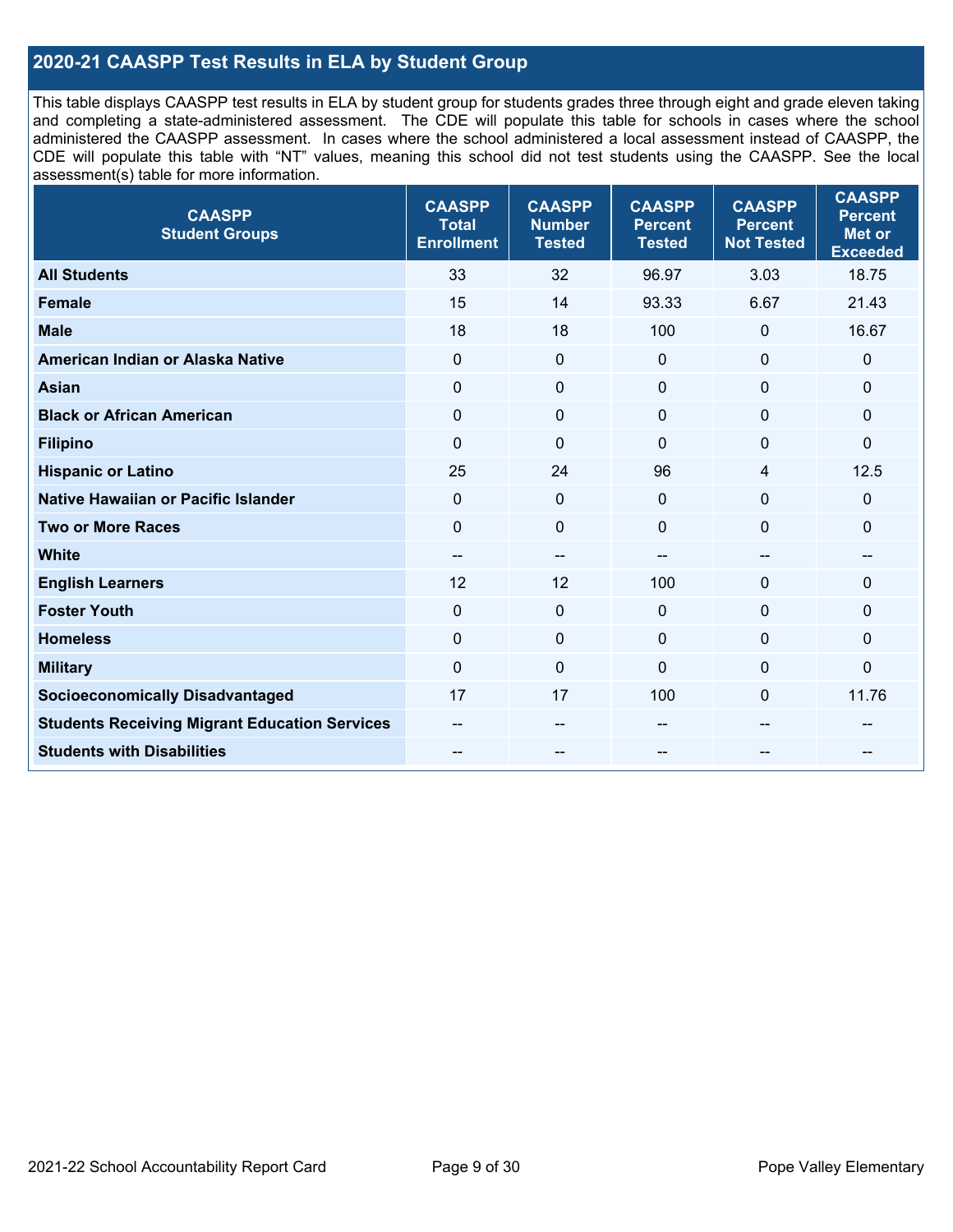## **2020-21 CAASPP Test Results in Math by Student Group**

This table displays CAASPP test results in Math by student group for students grades three through eight and grade eleven taking and completing a state-administered assessment. The CDE will populate this table for schools in cases where the school administered the CAASPP assessment. In cases where the school administered a local assessment instead of CAASPP, the CDE will populate this table with "NT" values, meaning this school did not test students using the CAASPP. See the local assessment(s) table for more information.

| <b>CAASPP</b><br><b>Student Groups</b>               | <b>CAASPP</b><br><b>Total</b><br><b>Enrollment</b> | <b>CAASPP</b><br><b>Number</b><br><b>Tested</b> | <b>CAASPP</b><br><b>Percent</b><br><b>Tested</b> | <b>CAASPP</b><br><b>Percent</b><br><b>Not Tested</b> | <b>CAASPP</b><br><b>Percent</b><br><b>Met or</b><br><b>Exceeded</b> |
|------------------------------------------------------|----------------------------------------------------|-------------------------------------------------|--------------------------------------------------|------------------------------------------------------|---------------------------------------------------------------------|
| <b>All Students</b>                                  | 33                                                 | 32                                              | 96.97                                            | 3.03                                                 | 28.13                                                               |
| <b>Female</b>                                        | 15                                                 | 14                                              | 93.33                                            | 6.67                                                 | 35.71                                                               |
| <b>Male</b>                                          | 18                                                 | 18                                              | 100.00                                           | 0.00                                                 | 22.22                                                               |
| American Indian or Alaska Native                     | $\mathbf 0$                                        | $\mathbf 0$                                     | $\mathbf 0$                                      | 0                                                    | $\mathbf 0$                                                         |
| <b>Asian</b>                                         | $\mathbf 0$                                        | $\pmb{0}$                                       | $\mathbf 0$                                      | 0                                                    | $\pmb{0}$                                                           |
| <b>Black or African American</b>                     | $\mathbf 0$                                        | 0                                               | $\Omega$                                         | 0                                                    | $\mathbf{0}$                                                        |
| <b>Filipino</b>                                      | $\mathbf 0$                                        | $\mathbf 0$                                     | $\mathbf 0$                                      | 0                                                    | $\mathbf 0$                                                         |
| <b>Hispanic or Latino</b>                            | 25                                                 | 24                                              | 96.00                                            | 4.00                                                 | 25.00                                                               |
| Native Hawaiian or Pacific Islander                  | $\mathbf{0}$                                       | $\mathbf 0$                                     | $\mathbf 0$                                      | 0                                                    | $\mathbf 0$                                                         |
| <b>Two or More Races</b>                             | $\mathbf{0}$                                       | $\mathbf 0$                                     | $\mathbf 0$                                      | 0                                                    | $\mathbf 0$                                                         |
| <b>White</b>                                         | $-\!$ $\!-$                                        | $-\!$                                           | --                                               | --                                                   | --                                                                  |
| <b>English Learners</b>                              | 12                                                 | 12                                              | 100.00                                           | 0.00                                                 | 16.67                                                               |
| <b>Foster Youth</b>                                  | $\mathbf 0$                                        | 0                                               | $\mathbf 0$                                      | 0                                                    | $\mathbf 0$                                                         |
| <b>Homeless</b>                                      | $\mathbf{0}$                                       | $\mathbf 0$                                     | $\mathbf 0$                                      | 0                                                    | $\mathbf 0$                                                         |
| <b>Military</b>                                      | $\mathbf 0$                                        | $\mathbf 0$                                     | $\mathbf 0$                                      | 0                                                    | $\mathbf 0$                                                         |
| <b>Socioeconomically Disadvantaged</b>               | 17                                                 | 17                                              | 100.00                                           | 0.00                                                 | 11.76                                                               |
| <b>Students Receiving Migrant Education Services</b> |                                                    | --                                              |                                                  |                                                      |                                                                     |
| <b>Students with Disabilities</b>                    |                                                    |                                                 |                                                  |                                                      |                                                                     |

## **2020-21 Local Assessment Test Results in ELA by Student Group**

This table displays Local Assessment test results in ELA by student group for students grades three through eight and grade eleven. LEAs/schools will populate this table for schools in cases where the school administered a local assessment. In cases where the school administered the CAASPP assessment, LEAs/schools will populate this table with "N/A" values in all cells, meaning this table is Not Applicable for this school.

| N/A<br><b>Student Groups</b>     | N/A<br><b>Total</b><br><b>Enrollment</b> | N/A<br><b>Number</b><br><b>Tested</b> | N/A<br><b>Percent</b><br><b>Tested</b> | N/A<br><b>Percent</b><br><b>Not Tested</b> | N/A<br><b>Percent</b><br><b>At or Above</b><br>Grade Level |
|----------------------------------|------------------------------------------|---------------------------------------|----------------------------------------|--------------------------------------------|------------------------------------------------------------|
| <b>All Students</b>              | N/A                                      | N/A                                   | N/A                                    | N/A                                        | N/A                                                        |
| Female                           | N/A                                      | N/A                                   | N/A                                    | N/A                                        | N/A                                                        |
| <b>Male</b>                      | N/A                                      | N/A                                   | N/A                                    | N/A                                        | N/A                                                        |
| American Indian or Alaska Native | N/A                                      | N/A                                   | N/A                                    | N/A                                        | N/A                                                        |
| <b>Asian</b>                     | N/A                                      | N/A                                   | N/A                                    | N/A                                        | N/A                                                        |

2021-22 School Accountability Report Card Page 10 of 30 Pope Valley Elementary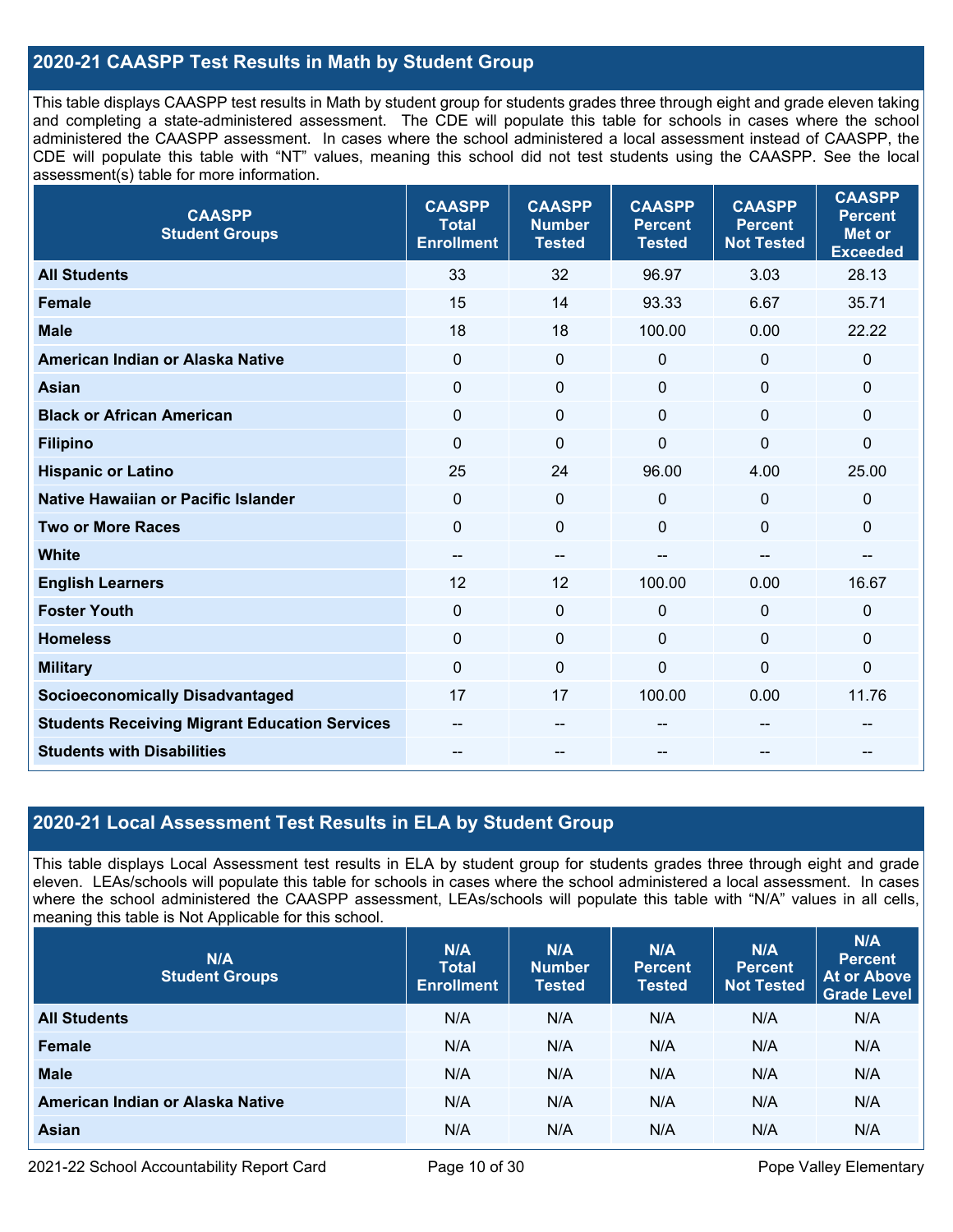| <b>Black or African American</b>                     | N/A                                      | N/A                                   | N/A                                    | N/A                                        | N/A                                                               |
|------------------------------------------------------|------------------------------------------|---------------------------------------|----------------------------------------|--------------------------------------------|-------------------------------------------------------------------|
| <b>Filipino</b>                                      | N/A                                      | N/A                                   | N/A                                    | N/A                                        | N/A                                                               |
| <b>Hispanic or Latino</b>                            | N/A                                      | N/A                                   | N/A                                    | N/A                                        | N/A                                                               |
| Native Hawaiian or Pacific Islander                  | N/A                                      | N/A                                   | N/A                                    | N/A                                        | N/A                                                               |
| <b>Two or More Races</b>                             | N/A                                      | N/A                                   | N/A                                    | N/A                                        | N/A                                                               |
| <b>White</b>                                         | N/A                                      | N/A                                   | N/A                                    | N/A                                        | N/A                                                               |
| <b>English Learners</b>                              | N/A                                      | N/A                                   | N/A                                    | N/A                                        | N/A                                                               |
| <b>Foster Youth</b>                                  | N/A                                      | N/A                                   | N/A                                    | N/A                                        | N/A                                                               |
| <b>Homeless</b>                                      | N/A                                      | N/A                                   | N/A                                    | N/A                                        | N/A                                                               |
| <b>Military</b>                                      | N/A                                      | N/A                                   | N/A                                    | N/A                                        | N/A                                                               |
| <b>Socioeconomically Disadvantaged</b>               | N/A                                      | N/A                                   | N/A                                    | N/A                                        | N/A                                                               |
| <b>Students Receiving Migrant Education Services</b> | N/A                                      | N/A                                   | N/A                                    | N/A                                        | N/A                                                               |
| <b>Students with Disabilities</b>                    | N/A                                      | N/A                                   | N/A                                    | N/A                                        | N/A                                                               |
| N/A<br><b>Student Groups</b>                         | N/A<br><b>Total</b><br><b>Enrollment</b> | N/A<br><b>Number</b><br><b>Tested</b> | N/A<br><b>Percent</b><br><b>Tested</b> | N/A<br><b>Percent</b><br><b>Not Tested</b> | N/A<br><b>Percent</b><br><b>At or Above</b><br><b>Grade Level</b> |
| <b>All Students</b>                                  | N/A                                      | N/A                                   | N/A                                    | N/A                                        | N/A                                                               |
| <b>Female</b>                                        | N/A                                      | N/A                                   | N/A                                    | N/A                                        | N/A                                                               |
| <b>Male</b>                                          | N/A                                      | N/A                                   | N/A                                    | N/A                                        | N/A                                                               |
| American Indian or Alaska Native                     | N/A                                      | N/A                                   | N/A                                    | N/A                                        | N/A                                                               |
| <b>Asian</b>                                         | N/A                                      | N/A                                   | N/A                                    | N/A                                        | N/A                                                               |
| <b>Black or African American</b>                     | N/A                                      | N/A                                   | N/A                                    | N/A                                        | N/A                                                               |
| <b>Filipino</b>                                      | N/A                                      | N/A                                   | N/A                                    | N/A                                        | N/A                                                               |
| <b>Hispanic or Latino</b>                            | N/A                                      | N/A                                   | N/A                                    | N/A                                        | N/A                                                               |
| Native Hawaiian or Pacific Islander                  | N/A                                      | N/A                                   | N/A                                    | N/A                                        | N/A                                                               |
| <b>Two or More Races</b>                             | N/A                                      | N/A                                   | N/A                                    | N/A                                        | N/A                                                               |
| <b>White</b>                                         | N/A                                      | N/A                                   | N/A                                    | N/A                                        | N/A                                                               |
| <b>English Learners</b>                              | N/A                                      | N/A                                   | N/A                                    | N/A                                        | N/A                                                               |
| <b>Foster Youth</b>                                  | N/A                                      | N/A                                   | N/A                                    | N/A                                        | N/A                                                               |
| <b>Homeless</b>                                      | N/A                                      | N/A                                   | N/A                                    | N/A                                        | N/A                                                               |
| <b>Military</b>                                      | N/A                                      | N/A                                   | N/A                                    | N/A                                        | N/A                                                               |
| <b>Socioeconomically Disadvantaged</b>               | N/A                                      | N/A                                   | N/A                                    | N/A                                        | N/A                                                               |
| <b>Students Receiving Migrant Education Services</b> | N/A                                      | N/A                                   | N/A                                    | N/A                                        | N/A                                                               |
| <b>Students with Disabilities</b>                    | N/A                                      | N/A                                   | N/A                                    | N/A                                        | N/A                                                               |
| N/A<br><b>Student Groups</b>                         | N/A<br><b>Total</b><br><b>Enrollment</b> | N/A<br><b>Number</b><br><b>Tested</b> | N/A<br><b>Percent</b><br><b>Tested</b> | N/A<br><b>Percent</b><br><b>Not Tested</b> | N/A<br><b>Percent</b><br><b>At or Above</b><br><b>Grade Level</b> |
| <b>All Students</b>                                  | N/A                                      | N/A                                   | N/A                                    | N/A                                        | N/A                                                               |
| Female                                               | N/A                                      | N/A                                   | N/A                                    | N/A                                        | N/A                                                               |
| <b>Male</b>                                          | N/A                                      | N/A                                   | N/A                                    | N/A                                        | N/A                                                               |

2021-22 School Accountability Report Card Page 11 of 30 Pope Valley Elementary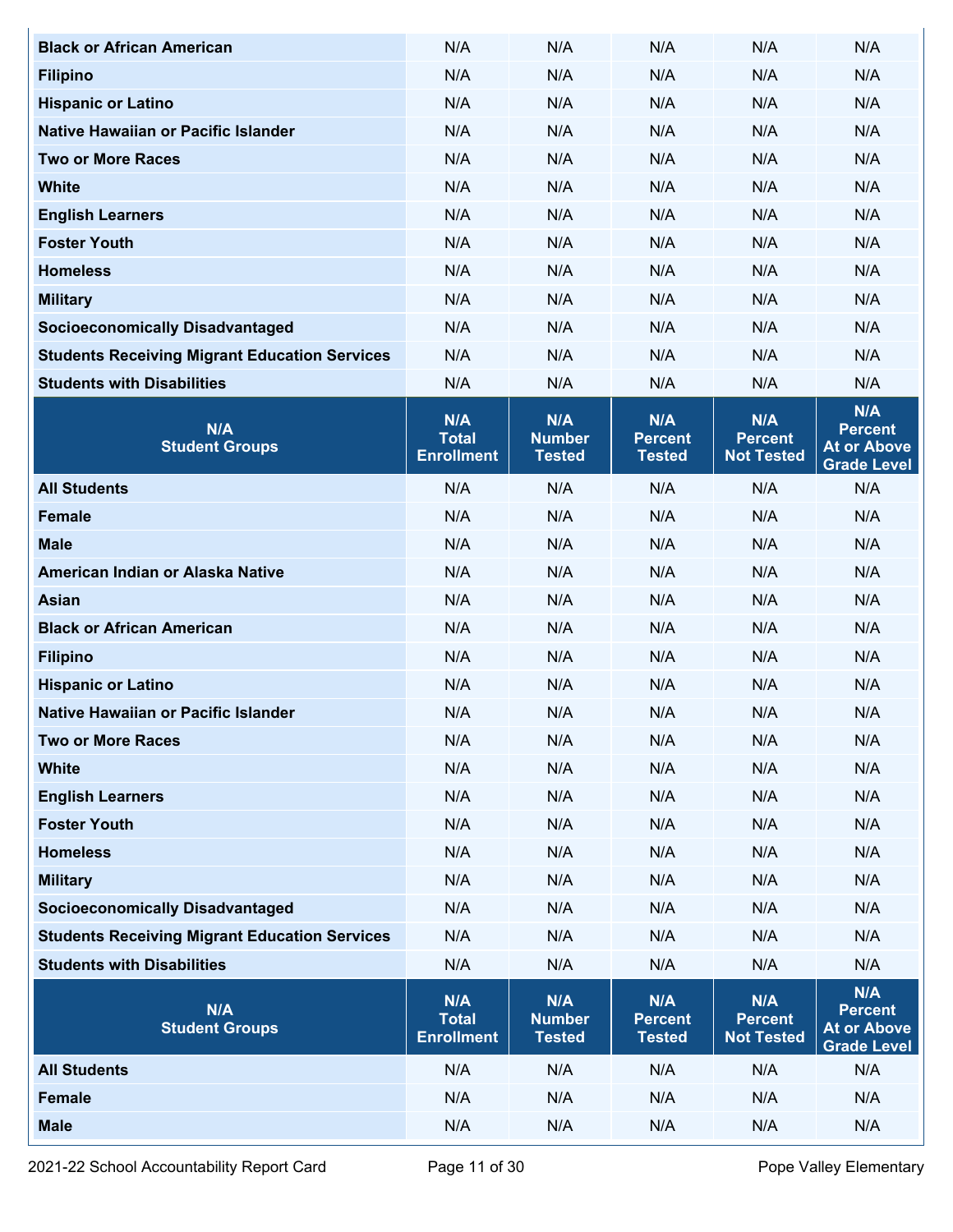| American Indian or Alaska Native                     | N/A                                      | N/A                                   | N/A                                    | N/A                                        | N/A                                                               |
|------------------------------------------------------|------------------------------------------|---------------------------------------|----------------------------------------|--------------------------------------------|-------------------------------------------------------------------|
| <b>Asian</b>                                         | N/A                                      | N/A                                   | N/A                                    | N/A                                        | N/A                                                               |
| <b>Black or African American</b>                     | N/A                                      | N/A                                   | N/A                                    | N/A                                        | N/A                                                               |
| <b>Filipino</b>                                      | N/A                                      | N/A                                   | N/A                                    | N/A                                        | N/A                                                               |
| <b>Hispanic or Latino</b>                            | N/A                                      | N/A                                   | N/A                                    | N/A                                        | N/A                                                               |
| Native Hawaiian or Pacific Islander                  | N/A                                      | N/A                                   | N/A                                    | N/A                                        | N/A                                                               |
| <b>Two or More Races</b>                             | N/A                                      | N/A                                   | N/A                                    | N/A                                        | N/A                                                               |
| <b>White</b>                                         | N/A                                      | N/A                                   | N/A                                    | N/A                                        | N/A                                                               |
| <b>English Learners</b>                              | N/A                                      | N/A                                   | N/A                                    | N/A                                        | N/A                                                               |
| <b>Foster Youth</b>                                  | N/A                                      | N/A                                   | N/A                                    | N/A                                        | N/A                                                               |
| <b>Homeless</b>                                      | N/A                                      | N/A                                   | N/A                                    | N/A                                        | N/A                                                               |
| <b>Military</b>                                      | N/A                                      | N/A                                   | N/A                                    | N/A                                        | N/A                                                               |
| <b>Socioeconomically Disadvantaged</b>               | N/A                                      | N/A                                   | N/A                                    | N/A                                        | N/A                                                               |
| <b>Students Receiving Migrant Education Services</b> | N/A                                      | N/A                                   | N/A                                    | N/A                                        | N/A                                                               |
| <b>Students with Disabilities</b>                    | N/A                                      | N/A                                   | N/A                                    | N/A                                        | N/A                                                               |
| N/A<br><b>Student Groups</b>                         | N/A<br><b>Total</b><br><b>Enrollment</b> | N/A<br><b>Number</b><br><b>Tested</b> | N/A<br><b>Percent</b><br><b>Tested</b> | N/A<br><b>Percent</b><br><b>Not Tested</b> | N/A<br><b>Percent</b><br><b>At or Above</b><br><b>Grade Level</b> |
| <b>All Students</b>                                  | N/A                                      | N/A                                   | N/A                                    | N/A                                        | N/A                                                               |
| <b>Female</b>                                        | N/A                                      | N/A                                   | N/A                                    | N/A                                        | N/A                                                               |
| <b>Male</b>                                          | N/A                                      | N/A                                   | N/A                                    | N/A                                        | N/A                                                               |
| American Indian or Alaska Native                     | N/A                                      | N/A                                   | N/A                                    | N/A                                        | N/A                                                               |
| <b>Asian</b>                                         | N/A                                      | N/A                                   | N/A                                    | N/A                                        | N/A                                                               |
| <b>Black or African American</b>                     | N/A                                      | N/A                                   | N/A                                    | N/A                                        | N/A                                                               |
| <b>Filipino</b>                                      | N/A                                      | N/A                                   | N/A                                    | N/A                                        | N/A                                                               |
| <b>Hispanic or Latino</b>                            | N/A                                      | N/A                                   | N/A                                    | N/A                                        | N/A                                                               |
| Native Hawaiian or Pacific Islander                  | N/A                                      | N/A                                   | N/A                                    | N/A                                        | N/A                                                               |
| <b>Two or More Races</b>                             | N/A                                      | N/A                                   | N/A                                    | N/A                                        | N/A                                                               |
| <b>White</b>                                         | N/A                                      | N/A                                   | N/A                                    | N/A                                        | N/A                                                               |
| <b>English Learners</b>                              | N/A                                      | N/A                                   | N/A                                    | N/A                                        | N/A                                                               |
| <b>Foster Youth</b>                                  | N/A                                      | N/A                                   | N/A                                    | N/A                                        | N/A                                                               |
| <b>Homeless</b>                                      | N/A                                      | N/A                                   | N/A                                    | N/A                                        | N/A                                                               |
| <b>Military</b>                                      | N/A                                      | N/A                                   | N/A                                    | N/A                                        | N/A                                                               |
| <b>Socioeconomically Disadvantaged</b>               | N/A                                      | N/A                                   | N/A                                    | N/A                                        | N/A                                                               |
| <b>Students Receiving Migrant Education Services</b> | N/A                                      | N/A                                   | N/A                                    | N/A                                        | N/A                                                               |
| <b>Students with Disabilities</b>                    | N/A                                      | N/A                                   | N/A                                    | N/A                                        | N/A                                                               |
| N/A<br><b>Student Groups</b>                         | N/A<br><b>Total</b><br><b>Enrollment</b> | N/A<br><b>Number</b><br><b>Tested</b> | N/A<br><b>Percent</b><br><b>Tested</b> | N/A<br><b>Percent</b><br><b>Not Tested</b> | N/A<br><b>Percent</b><br><b>At or Above</b><br><b>Grade Level</b> |
| <b>All Students</b>                                  | N/A                                      | N/A                                   | N/A                                    | N/A                                        | N/A                                                               |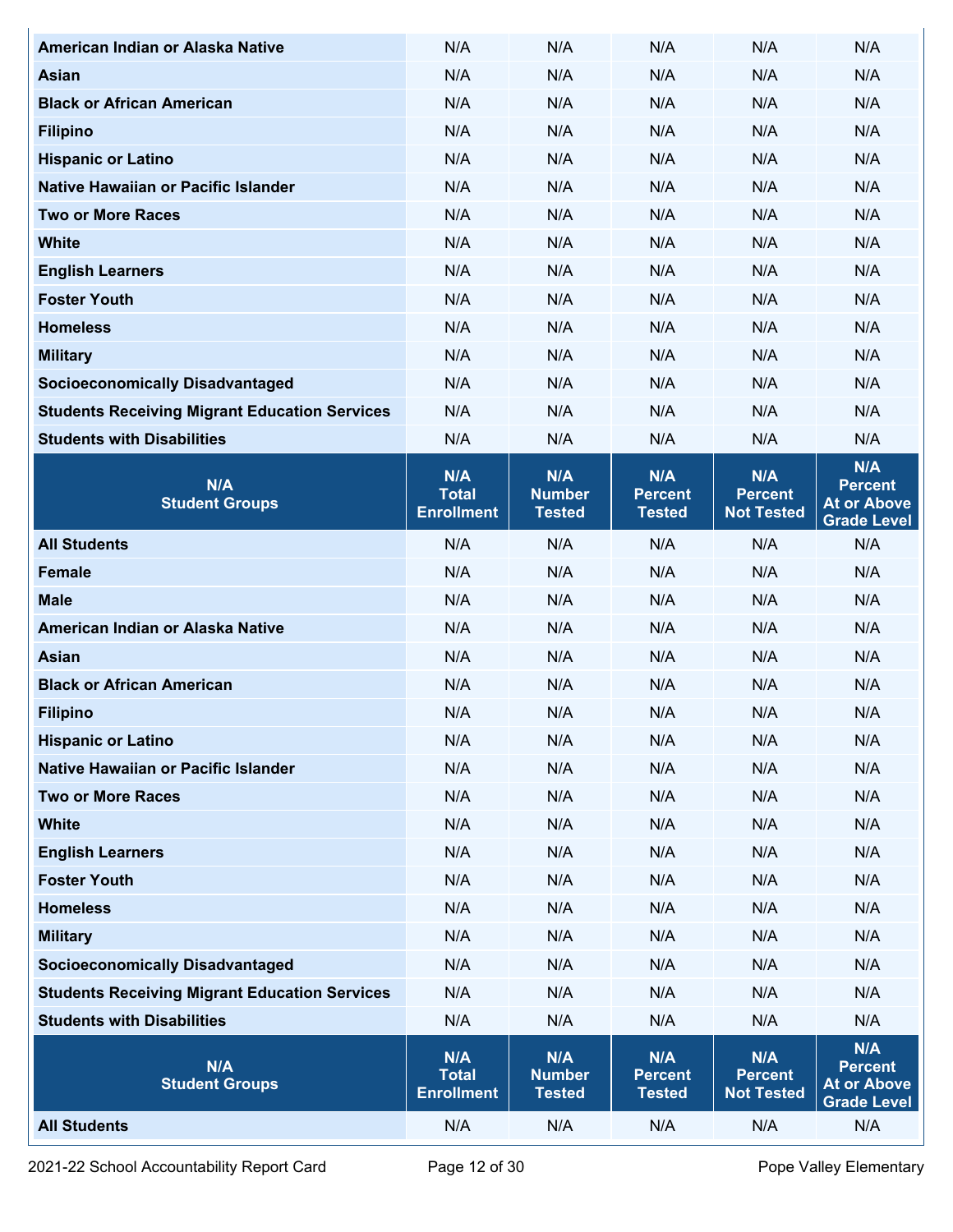| Female                                                                                     | N/A | N/A | N/A | N/A | N/A |
|--------------------------------------------------------------------------------------------|-----|-----|-----|-----|-----|
| <b>Male</b>                                                                                | N/A | N/A | N/A | N/A | N/A |
| American Indian or Alaska Native                                                           | N/A | N/A | N/A | N/A | N/A |
| <b>Asian</b>                                                                               | N/A | N/A | N/A | N/A | N/A |
| <b>Black or African American</b>                                                           | N/A | N/A | N/A | N/A | N/A |
| <b>Filipino</b>                                                                            | N/A | N/A | N/A | N/A | N/A |
| <b>Hispanic or Latino</b>                                                                  | N/A | N/A | N/A | N/A | N/A |
| Native Hawaiian or Pacific Islander                                                        | N/A | N/A | N/A | N/A | N/A |
| <b>Two or More Races</b>                                                                   | N/A | N/A | N/A | N/A | N/A |
| <b>White</b>                                                                               | N/A | N/A | N/A | N/A | N/A |
| <b>English Learners</b>                                                                    | N/A | N/A | N/A | N/A | N/A |
| <b>Foster Youth</b>                                                                        | N/A | N/A | N/A | N/A | N/A |
| <b>Homeless</b>                                                                            | N/A | N/A | N/A | N/A | N/A |
| <b>Military</b>                                                                            | N/A | N/A | N/A | N/A | N/A |
| <b>Socioeconomically Disadvantaged</b>                                                     | N/A | N/A | N/A | N/A | N/A |
| <b>Students Receiving Migrant Education Services</b>                                       | N/A | N/A | N/A | N/A | N/A |
| <b>Students with Disabilities</b>                                                          | N/A | N/A | N/A | N/A | N/A |
| *At or above the grade-level standard in the context of the local assessment administered. |     |     |     |     |     |

## **2020-21 Local Assessment Test Results in Math by Student Group**

This table displays Local Assessment test results in Math by student group for students grades three through eight and grade eleven. LEAs/schools will populate this table for schools in cases where the school administered a local assessment. In cases where the school administered the CAASPP assessment, LEAs/schools will populate this table with "N/A" values in all cells, meaning this table is Not Applicable for this school.

| N/A<br><b>Student Groups</b>        | N/A<br><b>Total</b><br><b>Enrollment</b> | N/A<br><b>Number</b><br><b>Tested</b> | N/A<br><b>Percent</b><br><b>Tested</b> | N/A<br><b>Percent</b><br><b>Not Tested</b> | N/A<br><b>Percent</b><br><b>At or Above</b><br><b>Grade Level</b> |
|-------------------------------------|------------------------------------------|---------------------------------------|----------------------------------------|--------------------------------------------|-------------------------------------------------------------------|
| <b>All Students</b>                 | N/A                                      | N/A                                   | N/A                                    | N/A                                        | N/A                                                               |
| <b>Female</b>                       | N/A                                      | N/A                                   | N/A                                    | N/A                                        | N/A                                                               |
| <b>Male</b>                         | N/A                                      | N/A                                   | N/A                                    | N/A                                        | N/A                                                               |
| American Indian or Alaska Native    | N/A                                      | N/A                                   | N/A                                    | N/A                                        | N/A                                                               |
| Asian                               | N/A                                      | N/A                                   | N/A                                    | N/A                                        | N/A                                                               |
| <b>Black or African American</b>    | N/A                                      | N/A                                   | N/A                                    | N/A                                        | N/A                                                               |
| <b>Filipino</b>                     | N/A                                      | N/A                                   | N/A                                    | N/A                                        | N/A                                                               |
| <b>Hispanic or Latino</b>           | N/A                                      | N/A                                   | N/A                                    | N/A                                        | N/A                                                               |
| Native Hawaiian or Pacific Islander | N/A                                      | N/A                                   | N/A                                    | N/A                                        | N/A                                                               |
| <b>Two or More Races</b>            | N/A                                      | N/A                                   | N/A                                    | N/A                                        | N/A                                                               |
| <b>White</b>                        | N/A                                      | N/A                                   | N/A                                    | N/A                                        | N/A                                                               |
| <b>English Learners</b>             | N/A                                      | N/A                                   | N/A                                    | N/A                                        | N/A                                                               |
| <b>Foster Youth</b>                 | N/A                                      | N/A                                   | N/A                                    | N/A                                        | N/A                                                               |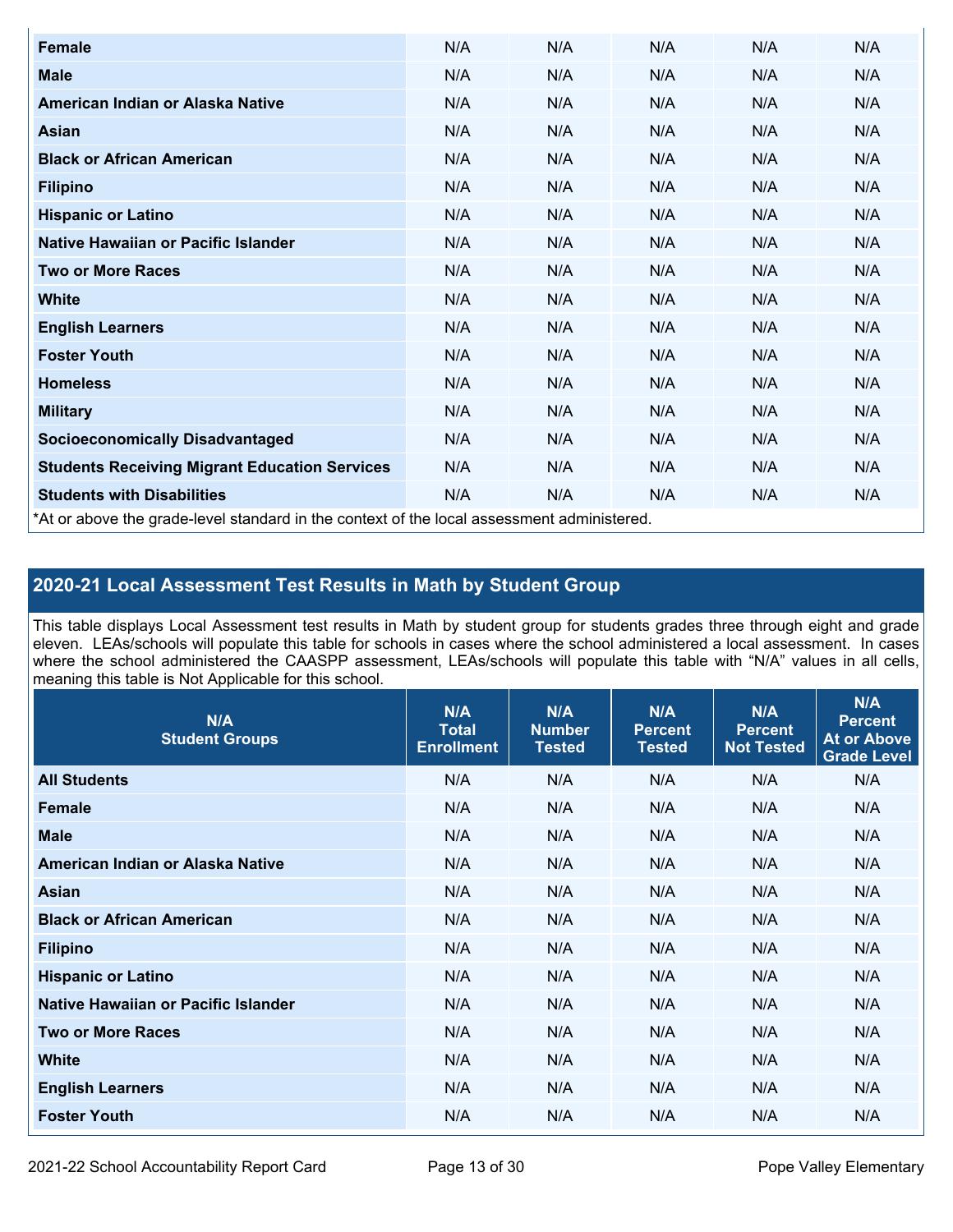| <b>Homeless</b>                                      | N/A                                      | N/A                                   | N/A                                    | N/A                                        | N/A                                                               |
|------------------------------------------------------|------------------------------------------|---------------------------------------|----------------------------------------|--------------------------------------------|-------------------------------------------------------------------|
| <b>Military</b>                                      | N/A                                      | N/A                                   | N/A                                    | N/A                                        | N/A                                                               |
| <b>Socioeconomically Disadvantaged</b>               | N/A                                      | N/A                                   | N/A                                    | N/A                                        | N/A                                                               |
| <b>Students Receiving Migrant Education Services</b> | N/A                                      | N/A                                   | N/A                                    | N/A                                        | N/A                                                               |
| <b>Students with Disabilities</b>                    | N/A                                      | N/A                                   | N/A                                    | N/A                                        | N/A                                                               |
| N/A<br><b>Student Groups</b>                         | N/A<br><b>Total</b><br><b>Enrollment</b> | N/A<br><b>Number</b><br><b>Tested</b> | N/A<br><b>Percent</b><br><b>Tested</b> | N/A<br><b>Percent</b><br><b>Not Tested</b> | N/A<br><b>Percent</b><br><b>At or Above</b><br><b>Grade Level</b> |
| <b>All Students</b>                                  | N/A                                      | N/A                                   | N/A                                    | N/A                                        | N/A                                                               |
| <b>Female</b>                                        | N/A                                      | N/A                                   | N/A                                    | N/A                                        | N/A                                                               |
| <b>Male</b>                                          | N/A                                      | N/A                                   | N/A                                    | N/A                                        | N/A                                                               |
| American Indian or Alaska Native                     | N/A                                      | N/A                                   | N/A                                    | N/A                                        | N/A                                                               |
| <b>Asian</b>                                         | N/A                                      | N/A                                   | N/A                                    | N/A                                        | N/A                                                               |
| <b>Black or African American</b>                     | N/A                                      | N/A                                   | N/A                                    | N/A                                        | N/A                                                               |
| <b>Filipino</b>                                      | N/A                                      | N/A                                   | N/A                                    | N/A                                        | N/A                                                               |
| <b>Hispanic or Latino</b>                            | N/A                                      | N/A                                   | N/A                                    | N/A                                        | N/A                                                               |
| Native Hawaiian or Pacific Islander                  | N/A                                      | N/A                                   | N/A                                    | N/A                                        | N/A                                                               |
| <b>Two or More Races</b>                             | N/A                                      | N/A                                   | N/A                                    | N/A                                        | N/A                                                               |
| <b>White</b>                                         | N/A                                      | N/A                                   | N/A                                    | N/A                                        | N/A                                                               |
| <b>English Learners</b>                              | N/A                                      | N/A                                   | N/A                                    | N/A                                        | N/A                                                               |
| <b>Foster Youth</b>                                  | N/A                                      | N/A                                   | N/A                                    | N/A                                        | N/A                                                               |
| <b>Homeless</b>                                      | N/A                                      | N/A                                   | N/A                                    | N/A                                        | N/A                                                               |
| <b>Military</b>                                      | N/A                                      | N/A                                   | N/A                                    | N/A                                        | N/A                                                               |
| <b>Socioeconomically Disadvantaged</b>               | N/A                                      | N/A                                   | N/A                                    | N/A                                        | N/A                                                               |
| <b>Students Receiving Migrant Education Services</b> | N/A                                      | N/A                                   | N/A                                    | N/A                                        | N/A                                                               |
| <b>Students with Disabilities</b>                    | N/A                                      | N/A                                   | N/A                                    | N/A                                        | N/A                                                               |
| N/A<br><b>Student Groups</b>                         | N/A<br><b>Total</b><br><b>Enrollment</b> | N/A<br><b>Number</b><br><b>Tested</b> | N/A<br><b>Percent</b><br><b>Tested</b> | N/A<br><b>Percent</b><br><b>Not Tested</b> | N/A<br><b>Percent</b><br><b>At or Above</b><br><b>Grade Level</b> |
| <b>All Students</b>                                  | N/A                                      | N/A                                   | N/A                                    | N/A                                        | N/A                                                               |
| <b>Female</b>                                        | N/A                                      | N/A                                   | N/A                                    | N/A                                        | N/A                                                               |
| <b>Male</b>                                          | N/A                                      | N/A                                   | N/A                                    | N/A                                        | N/A                                                               |
| American Indian or Alaska Native                     | N/A                                      | N/A                                   | N/A                                    | N/A                                        | N/A                                                               |
| <b>Asian</b>                                         | N/A                                      | N/A                                   | N/A                                    | N/A                                        | N/A                                                               |
| <b>Black or African American</b>                     | N/A                                      | N/A                                   | N/A                                    | N/A                                        | N/A                                                               |
| <b>Filipino</b>                                      | N/A                                      | N/A                                   | N/A                                    | N/A                                        | N/A                                                               |
| <b>Hispanic or Latino</b>                            | N/A                                      | N/A                                   | N/A                                    | N/A                                        | N/A                                                               |
| Native Hawaiian or Pacific Islander                  | N/A                                      | N/A                                   | N/A                                    | N/A                                        | N/A                                                               |
| <b>Two or More Races</b>                             | N/A                                      | N/A                                   | N/A                                    | N/A                                        | N/A                                                               |
| <b>White</b>                                         | N/A                                      | N/A                                   | N/A                                    | N/A                                        | N/A                                                               |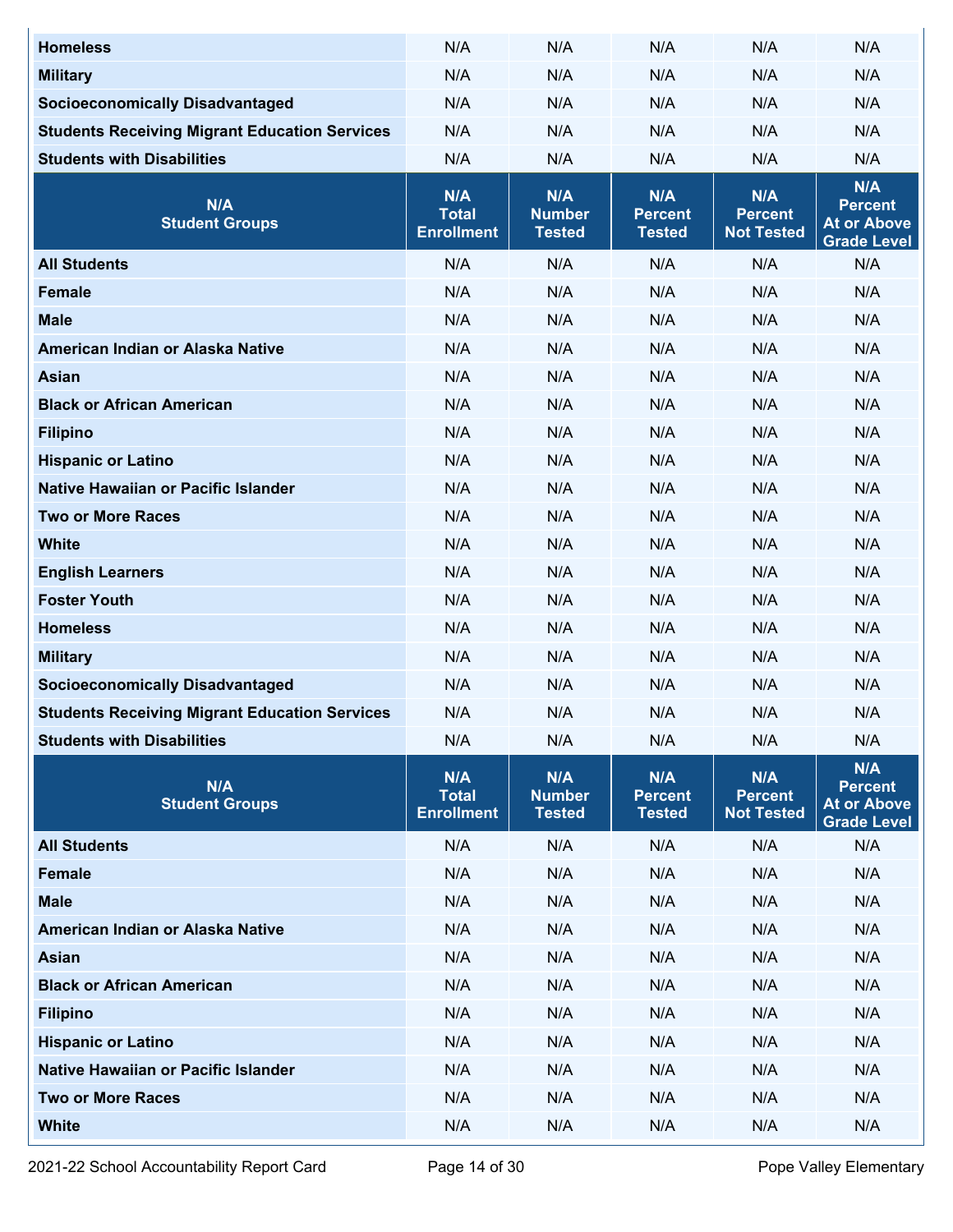| <b>English Learners</b>                              | N/A                                      | N/A                                   | N/A                                    | N/A                                        | N/A                                                               |
|------------------------------------------------------|------------------------------------------|---------------------------------------|----------------------------------------|--------------------------------------------|-------------------------------------------------------------------|
| <b>Foster Youth</b>                                  | N/A                                      | N/A                                   | N/A                                    | N/A                                        | N/A                                                               |
| <b>Homeless</b>                                      | N/A                                      | N/A                                   | N/A                                    | N/A                                        | N/A                                                               |
| <b>Military</b>                                      | N/A                                      | N/A                                   | N/A                                    | N/A                                        | N/A                                                               |
| <b>Socioeconomically Disadvantaged</b>               | N/A                                      | N/A                                   | N/A                                    | N/A                                        | N/A                                                               |
| <b>Students Receiving Migrant Education Services</b> | N/A                                      | N/A                                   | N/A                                    | N/A                                        | N/A                                                               |
| <b>Students with Disabilities</b>                    | N/A                                      | N/A                                   | N/A                                    | N/A                                        | N/A                                                               |
| N/A<br><b>Student Groups</b>                         | N/A<br><b>Total</b><br><b>Enrollment</b> | N/A<br><b>Number</b><br><b>Tested</b> | N/A<br><b>Percent</b><br><b>Tested</b> | N/A<br><b>Percent</b><br><b>Not Tested</b> | N/A<br><b>Percent</b><br><b>At or Above</b><br><b>Grade Level</b> |
| <b>All Students</b>                                  | N/A                                      | N/A                                   | N/A                                    | N/A                                        | N/A                                                               |
| <b>Female</b>                                        | N/A                                      | N/A                                   | N/A                                    | N/A                                        | N/A                                                               |
| <b>Male</b>                                          | N/A                                      | N/A                                   | N/A                                    | N/A                                        | N/A                                                               |
| American Indian or Alaska Native                     | N/A                                      | N/A                                   | N/A                                    | N/A                                        | N/A                                                               |
| <b>Asian</b>                                         | N/A                                      | N/A                                   | N/A                                    | N/A                                        | N/A                                                               |
| <b>Black or African American</b>                     | N/A                                      | N/A                                   | N/A                                    | N/A                                        | N/A                                                               |
| <b>Filipino</b>                                      | N/A                                      | N/A                                   | N/A                                    | N/A                                        | N/A                                                               |
| <b>Hispanic or Latino</b>                            | N/A                                      | N/A                                   | N/A                                    | N/A                                        | N/A                                                               |
| Native Hawaiian or Pacific Islander                  | N/A                                      | N/A                                   | N/A                                    | N/A                                        | N/A                                                               |
| <b>Two or More Races</b>                             | N/A                                      | N/A                                   | N/A                                    | N/A                                        | N/A                                                               |
| <b>White</b>                                         | N/A                                      | N/A                                   | N/A                                    | N/A                                        | N/A                                                               |
| <b>English Learners</b>                              | N/A                                      | N/A                                   | N/A                                    | N/A                                        | N/A                                                               |
| <b>Foster Youth</b>                                  | N/A                                      | N/A                                   | N/A                                    | N/A                                        | N/A                                                               |
| <b>Homeless</b>                                      | N/A                                      | N/A                                   | N/A                                    | N/A                                        | N/A                                                               |
| <b>Military</b>                                      | N/A                                      | N/A                                   | N/A                                    | N/A                                        | N/A                                                               |
| <b>Socioeconomically Disadvantaged</b>               | N/A                                      | N/A                                   | N/A                                    | N/A                                        | N/A                                                               |
| <b>Students Receiving Migrant Education Services</b> | N/A                                      | N/A                                   | N/A                                    | N/A                                        | N/A                                                               |
| <b>Students with Disabilities</b>                    | N/A                                      | N/A                                   | N/A                                    | N/A                                        | N/A                                                               |
| N/A<br><b>Student Groups</b>                         | N/A<br><b>Total</b><br><b>Enrollment</b> | N/A<br><b>Number</b><br><b>Tested</b> | N/A<br><b>Percent</b><br><b>Tested</b> | N/A<br><b>Percent</b><br><b>Not Tested</b> | N/A<br><b>Percent</b><br><b>At or Above</b><br><b>Grade Level</b> |
| <b>All Students</b>                                  | N/A                                      | N/A                                   | N/A                                    | N/A                                        | N/A                                                               |
| Female                                               | N/A                                      | N/A                                   | N/A                                    | N/A                                        | N/A                                                               |
| <b>Male</b>                                          | N/A                                      | N/A                                   | N/A                                    | N/A                                        | N/A                                                               |
| American Indian or Alaska Native                     | N/A                                      | N/A                                   | N/A                                    | N/A                                        | N/A                                                               |
| <b>Asian</b>                                         | N/A                                      | N/A                                   | N/A                                    | N/A                                        | N/A                                                               |
| <b>Black or African American</b>                     | N/A                                      | N/A                                   | N/A                                    | N/A                                        | N/A                                                               |
| <b>Filipino</b>                                      | N/A                                      | N/A                                   | N/A                                    | N/A                                        | N/A                                                               |
| <b>Hispanic or Latino</b>                            | N/A                                      | N/A                                   | N/A                                    | N/A                                        | N/A                                                               |
| Native Hawaiian or Pacific Islander                  | N/A                                      | N/A                                   | N/A                                    | N/A                                        | N/A                                                               |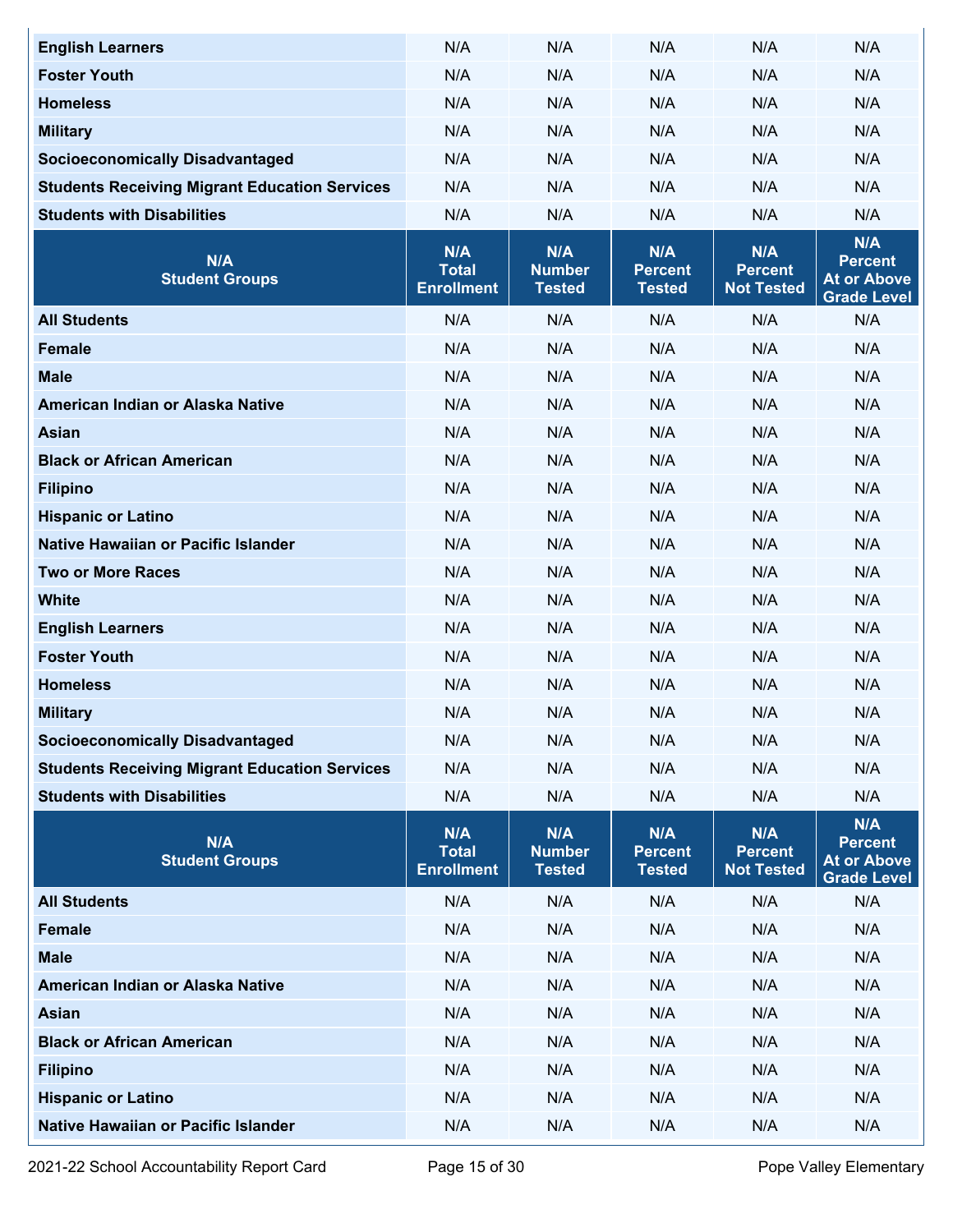| <b>Two or More Races</b>                                                                 | N/A | N/A | N/A | N/A | N/A |
|------------------------------------------------------------------------------------------|-----|-----|-----|-----|-----|
| <b>White</b>                                                                             | N/A | N/A | N/A | N/A | N/A |
| <b>English Learners</b>                                                                  | N/A | N/A | N/A | N/A | N/A |
| <b>Foster Youth</b>                                                                      | N/A | N/A | N/A | N/A | N/A |
| <b>Homeless</b>                                                                          | N/A | N/A | N/A | N/A | N/A |
| <b>Military</b>                                                                          | N/A | N/A | N/A | N/A | N/A |
| <b>Socioeconomically Disadvantaged</b>                                                   | N/A | N/A | N/A | N/A | N/A |
| <b>Students Receiving Migrant Education Services</b>                                     | N/A | N/A | N/A | N/A | N/A |
| <b>Students with Disabilities</b>                                                        | N/A | N/A | N/A | N/A | N/A |
| tha en aboug the arade lough tenderd in the context of the lead accessoment administered |     |     |     |     |     |

\*At or above the grade-level standard in the context of the local assessment administered.

## **CAASPP Test Results in Science for All Students**

This table displays the percentage of all students grades five, eight, and High School meeting or exceeding the State Standard.

The 2019-2020 data cells with N/A values indicate that the 2019-2020 data are not available due to the COVID-19 pandemic and resulting summative testing suspension. The Executive Order N-30-20 was issued which waived the assessment, accountability, and reporting requirements for the 2019-2020 school year.

For any 2020-2021 data cells with N/T values indicate that this school did not test students using the CAASPP Science.

| <b>Subject</b>                                  | <b>School</b> | <b>School</b> | <b>District</b> | District <b>\</b> | <b>State</b> | <b>State</b> |
|-------------------------------------------------|---------------|---------------|-----------------|-------------------|--------------|--------------|
|                                                 | 2019-20       | 2020-21       | 2019-20         | 2020-21           | 2019-20      | 2020-21      |
| <b>Science</b><br>(grades 5, 8 and high school) | N/A           | 0.00          | N/A             | 0.00              | N/A          | 28.72        |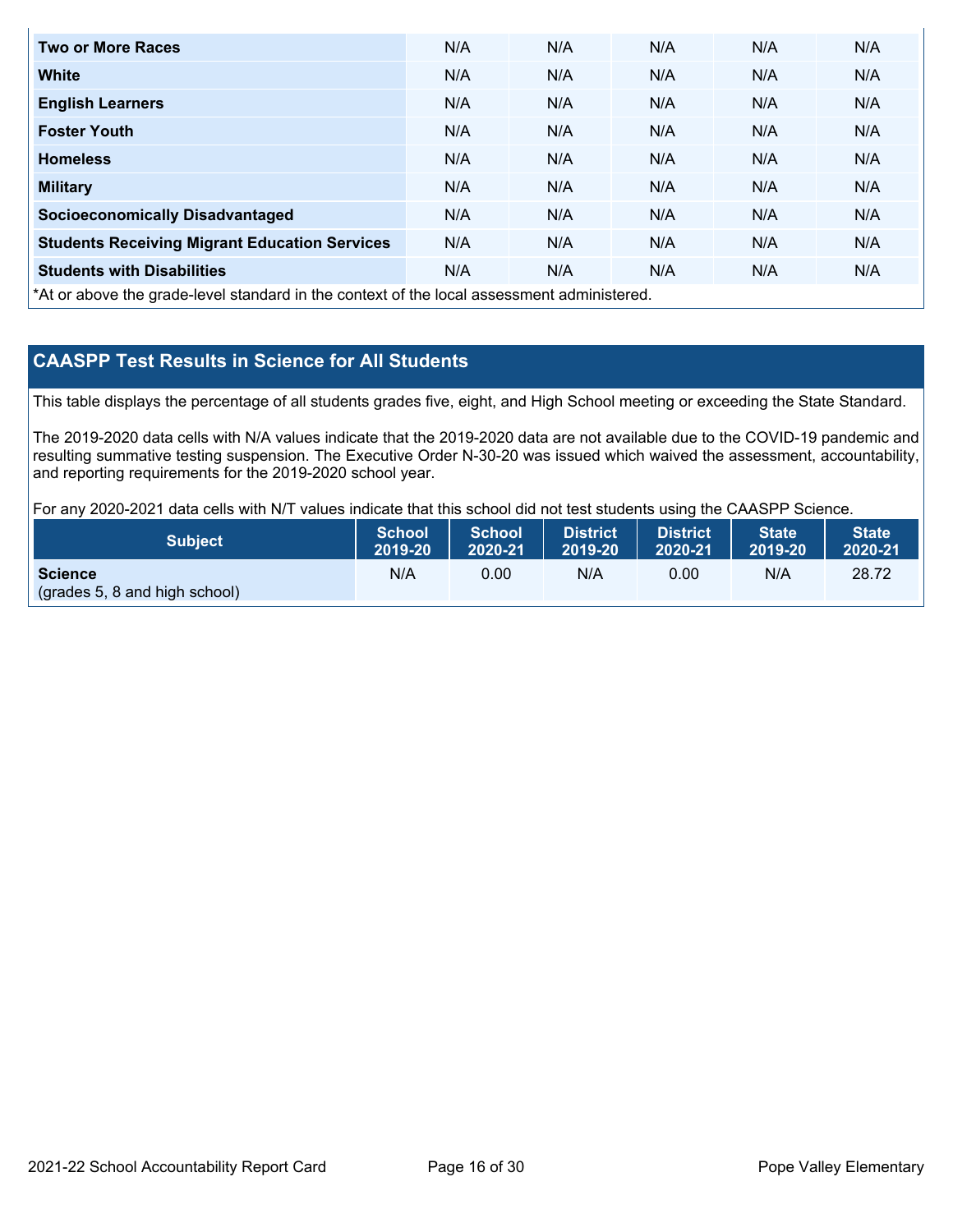## **2020-21 CAASPP Test Results in Science by Student Group**

This table displays CAASPP test results in Science by student group for students grades five, eight, and High School. For any data cells with N/T values indicate that this school did not test students using the CAASPP Science.

| <b>Student Group</b>                                 | <b>Total</b><br><b>Enrollment</b>     | <b>Number</b><br><b>Tested</b>        | <b>Percent</b><br><b>Tested</b>       | <b>Percent</b><br><b>Not Tested</b> | <b>Percent</b><br><b>Met or</b><br><b>Exceeded</b> |
|------------------------------------------------------|---------------------------------------|---------------------------------------|---------------------------------------|-------------------------------------|----------------------------------------------------|
| <b>All Students</b>                                  | 12                                    | 12                                    | 100.00                                | 0.00                                | 0.00                                               |
| <b>Female</b>                                        | --                                    | $-\!$ $\!-$                           |                                       | $\qquad \qquad \qquad -$            | --                                                 |
| <b>Male</b>                                          |                                       | --                                    | --                                    | --                                  | --                                                 |
| American Indian or Alaska Native                     | $\Omega$                              | $\mathbf 0$                           | $\mathbf 0$                           | $\mathbf 0$                         | $\mathbf{0}$                                       |
| <b>Asian</b>                                         | $\mathbf 0$                           | $\mathbf 0$                           | $\mathbf 0$                           | $\mathbf 0$                         | 0                                                  |
| <b>Black or African American</b>                     | $\mathbf 0$                           | $\mathbf 0$                           | $\mathbf 0$                           | $\mathbf 0$                         | 0                                                  |
| <b>Filipino</b>                                      | $\Omega$                              | $\mathbf 0$                           | 0                                     | $\Omega$                            | 0                                                  |
| <b>Hispanic or Latino</b>                            | $- -$                                 | $\overline{\phantom{m}}$              | --                                    | $-$                                 | $-$                                                |
| <b>Native Hawaiian or Pacific Islander</b>           | $\Omega$                              | 0                                     | $\Omega$                              | $\mathbf 0$                         | 0                                                  |
| <b>Two or More Races</b>                             | $\Omega$                              | $\mathbf 0$                           | $\Omega$                              | 0                                   | 0                                                  |
| <b>White</b>                                         | --                                    | $-$                                   | --                                    | $-$                                 | --                                                 |
| <b>English Learners</b>                              | $\hspace{0.05cm}$                     | $\hspace{0.05cm}$ – $\hspace{0.05cm}$ |                                       | $\overline{\phantom{a}}$            | --                                                 |
| <b>Foster Youth</b>                                  | $\mathbf 0$                           | $\mathbf 0$                           | $\mathbf{0}$                          | $\mathbf 0$                         | 0                                                  |
| <b>Homeless</b>                                      | $\mathbf 0$                           | $\mathbf 0$                           | $\mathbf 0$                           | $\mathbf{0}$                        | 0                                                  |
| <b>Military</b>                                      | $\Omega$                              | $\mathbf 0$                           | 0                                     | $\mathbf{0}$                        | 0                                                  |
| <b>Socioeconomically Disadvantaged</b>               | $\hspace{0.05cm}$ – $\hspace{0.05cm}$ | $-\!$ $\!-$                           | $\hspace{0.05cm}$ – $\hspace{0.05cm}$ | $\overline{\phantom{a}}$            | --                                                 |
| <b>Students Receiving Migrant Education Services</b> |                                       | --                                    |                                       |                                     |                                                    |
| <b>Students with Disabilities</b>                    |                                       |                                       |                                       |                                     |                                                    |

## **2020-21 Career Technical Education Programs**

| 2020-21 Career Technical Education (CTE) Participation                                                                            |                                  |  |  |  |  |  |
|-----------------------------------------------------------------------------------------------------------------------------------|----------------------------------|--|--|--|--|--|
| <b>Measure</b>                                                                                                                    | <b>CTE Program Participation</b> |  |  |  |  |  |
| Number of Pupils Participating in CTE                                                                                             |                                  |  |  |  |  |  |
| Percent of Pupils that Complete a CTE Program and Earn a High School Diploma                                                      |                                  |  |  |  |  |  |
| Percent of CTE Courses that are Sequenced or Articulated Between the School and<br><b>Institutions of Postsecondary Education</b> |                                  |  |  |  |  |  |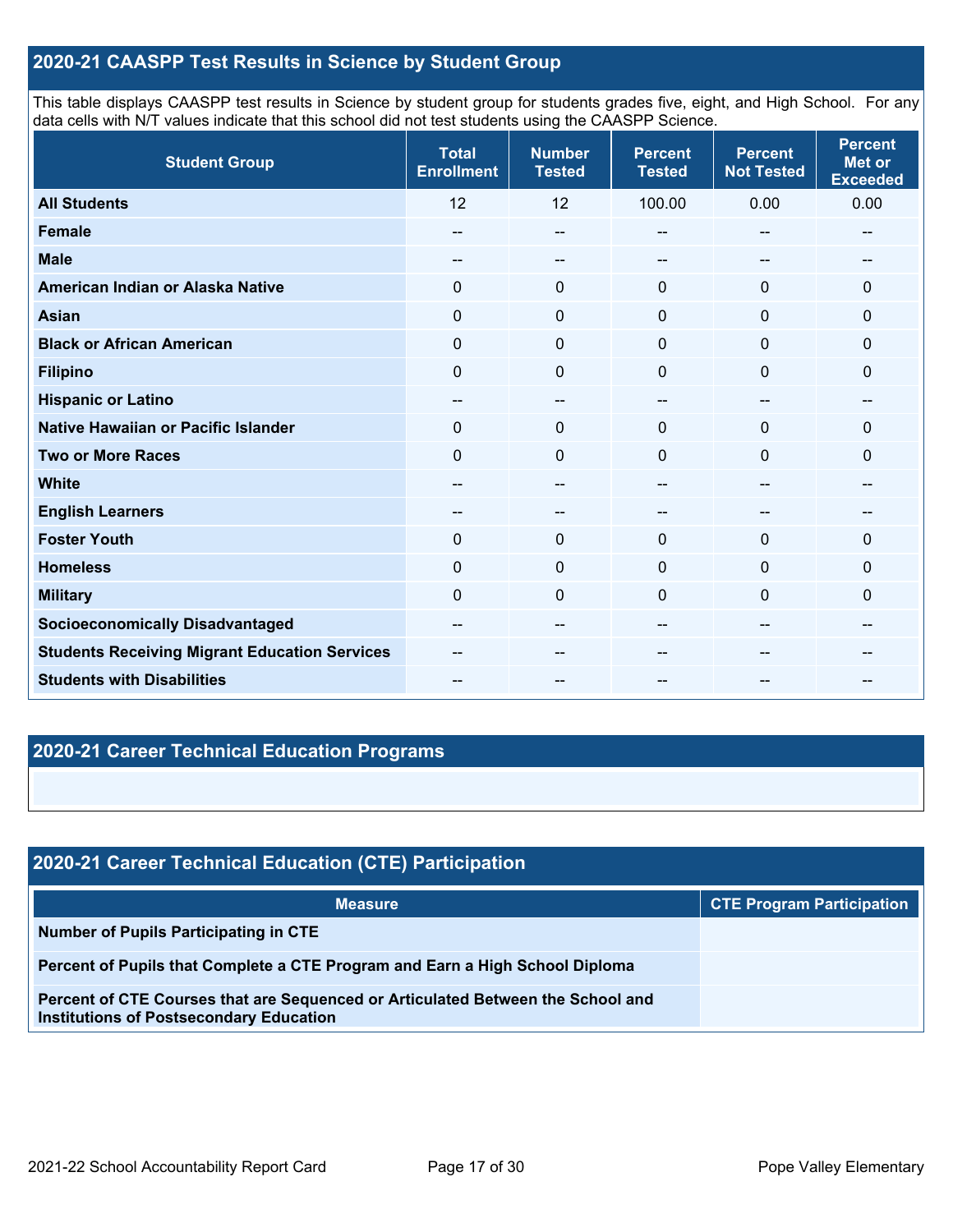### **Course Enrollment/Completion**

This table displays the course enrollment/completion of University of California (UC) and/or California State University (CSU) admission requirements.

**UC/CSU Course Measure Percent**

**2020-2021 Pupils Enrolled in Courses Required for UC/CSU Admission**

**2019-2020 Graduates Who Completed All Courses Required for UC/CSU Admission**

## **B. Pupil Outcomes State Priority: Other Pupil Outcomes**

The SARC provides the following information relevant to the State priority: Other Pupil Outcomes (Priority 8): Pupil outcomes in the subject area of physical education.

## **2020-21 California Physical Fitness Test Results**

Due to the COVID-19 crisis, the Physical Fitness Test was suspended during the 2020-2021 school year and therefore no data are reported and each cell in this table is populated with "N/A."

| <b>Grade Level</b> | Percentage of Students Meeting   Percentage of Students Meeting   Percentage of Students Meeting | Four of Six Fitness Standards   Five of Six Fitness Standards | Six of Six Fitness Standards |
|--------------------|--------------------------------------------------------------------------------------------------|---------------------------------------------------------------|------------------------------|
| Grade 5            | N/A                                                                                              | N/A                                                           | N/A                          |
| Grade 7            | N/A                                                                                              | N/A                                                           | N/A                          |
| Grade 9            | N/A                                                                                              | N/A                                                           | N/A                          |

## **C. Engagement State Priority: Parental Involvement**

The SARC provides the following information relevant to the State priority: Parental Involvement (Priority 3): Efforts the school district makes to seek parent input in making decisions regarding the school district and at each school site.

### **2021-22 Opportunities for Parental Involvement**

Students, staff, parents, and community work together throughout the year, including: community service-learning projects, and research on local geography, history, agriculture and industry, people, and resources.

Several community organizations, including the Lions Club provide assistance and programs. Parents are invited to attend math, science, and ELA parent nights, parent conferences and special events including: WinterFest, SpringFest, Halloween, and Cinco de Mayo (some of which have been canceled during the pandemic). Parents are always encouraged and welcome to volunteer in their child's classroom.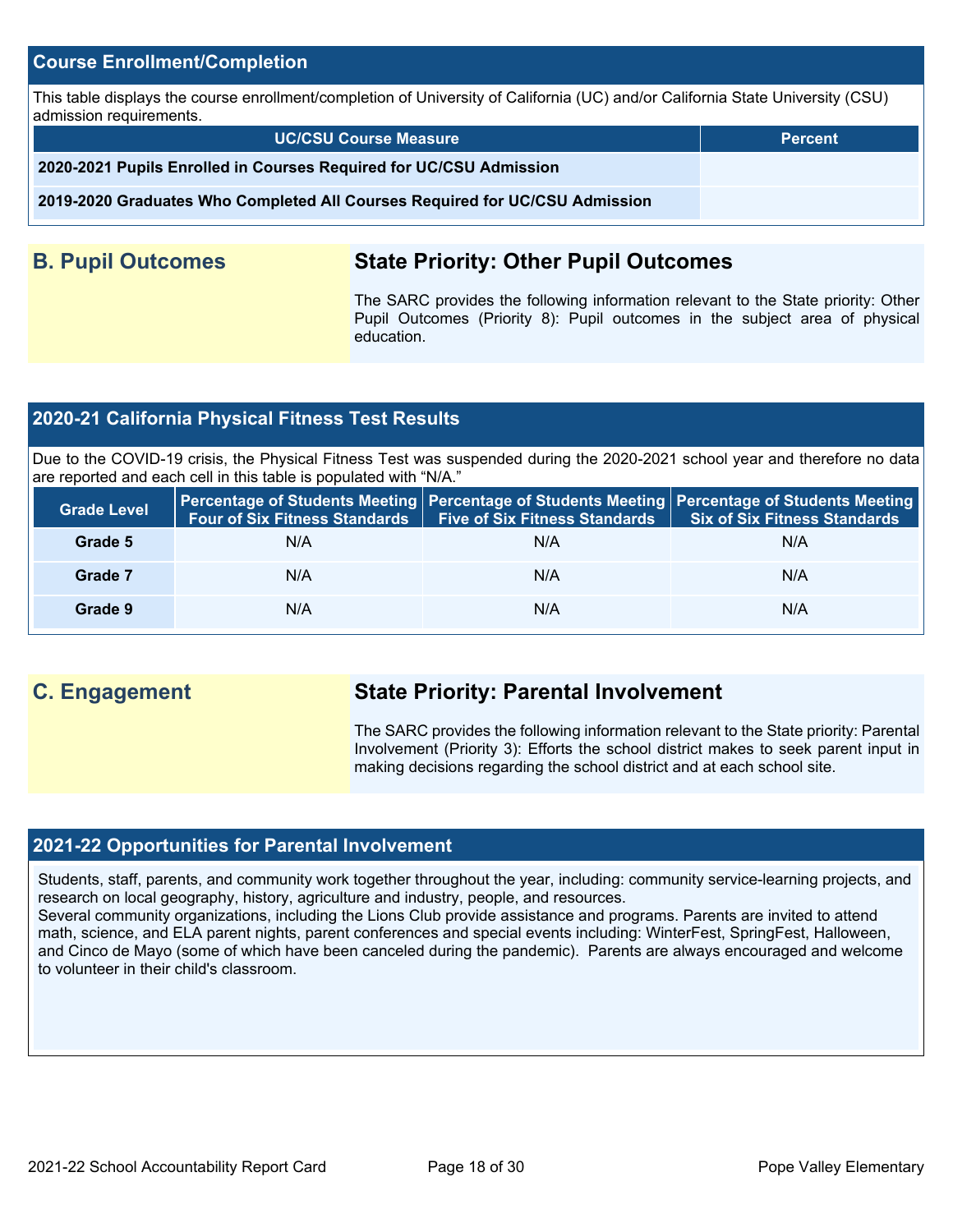## **C. Engagement State Priority: Pupil Engagement**

The SARC provides the following information relevant to the State priority: Pupil Engagement (Priority 5):

- High school dropout rates;
- High school graduation rates; and
- Chronic Absenteeism

## **Dropout Rate and Graduation Rate (Four-Year Cohort Rate)**

| <b>Indicator</b>       | <b>School</b><br>2018-19 | <b>School</b><br>2019-20 | $\vert$ School<br>$ 2020-21 $ | District   District  <br>$ 2018-19 2019-20 $ | <b>District</b><br>2020-21 | State <sup>1</sup><br>2018-19 | <b>State</b><br>$2019 - 20$ | State<br>2020-21 |
|------------------------|--------------------------|--------------------------|-------------------------------|----------------------------------------------|----------------------------|-------------------------------|-----------------------------|------------------|
| <b>Dropout Rate</b>    |                          |                          |                               |                                              |                            |                               |                             |                  |
| <b>Graduation Rate</b> |                          |                          |                               |                                              |                            |                               |                             |                  |

## **2020-21 Graduation Rate by Student Group (Four-Year Cohort Rate)**

This table displays the 2020-21 graduation rate by student group. For information on the Four-Year Adjusted Cohort Graduation Rate (ACGR), visit the CDE Adjusted Cohort Graduation Rate web page at [www.cde.ca.gov/ds/ad/acgrinfo.asp.](http://www.cde.ca.gov/ds/ad/acgrinfo.asp)

| <b>Student Group</b>                                 | <b>Number of</b><br><b>Students in Cohort</b> | <b>Number of</b><br><b>Cohort Graduates</b> | <b>Cohort</b><br><b>Graduation Rate</b> |
|------------------------------------------------------|-----------------------------------------------|---------------------------------------------|-----------------------------------------|
| <b>All Students</b>                                  | 0.0                                           | 0.0                                         | 0.0                                     |
| <b>Female</b>                                        | 0.0                                           | 0.0                                         | 0.0                                     |
| <b>Male</b>                                          | 0.0                                           | 0.0                                         | 0.0                                     |
| American Indian or Alaska Native                     | 0.0                                           | 0.0                                         | 0.0                                     |
| Asian                                                | 0.0                                           | 0.0                                         | 0.0                                     |
| <b>Black or African American</b>                     | 0.0                                           | 0.0                                         | 0.0                                     |
| <b>Filipino</b>                                      | 0.0                                           | 0.0                                         | 0.0                                     |
| <b>Hispanic or Latino</b>                            | 0.0                                           | 0.0                                         | 0.0                                     |
| Native Hawaiian or Pacific Islander                  | 0.0                                           | 0.0                                         | 0.0                                     |
| <b>Two or More Races</b>                             | 0.0                                           | 0.0                                         | 0.0                                     |
| <b>White</b>                                         | 0.0                                           | 0.0                                         | 0.0                                     |
| <b>English Learners</b>                              | 0.0                                           | 0.0                                         | 0.0                                     |
| <b>Foster Youth</b>                                  | 0.0                                           | 0.0                                         | 0.0                                     |
| <b>Homeless</b>                                      | 0.0                                           | 0.0                                         | 0.0                                     |
| <b>Socioeconomically Disadvantaged</b>               | 0.0                                           | 0.0                                         | 0.0                                     |
| <b>Students Receiving Migrant Education Services</b> | 0.0                                           | 0.0                                         | 0.0                                     |
| <b>Students with Disabilities</b>                    | 0.0                                           | 0.0                                         | 0.0                                     |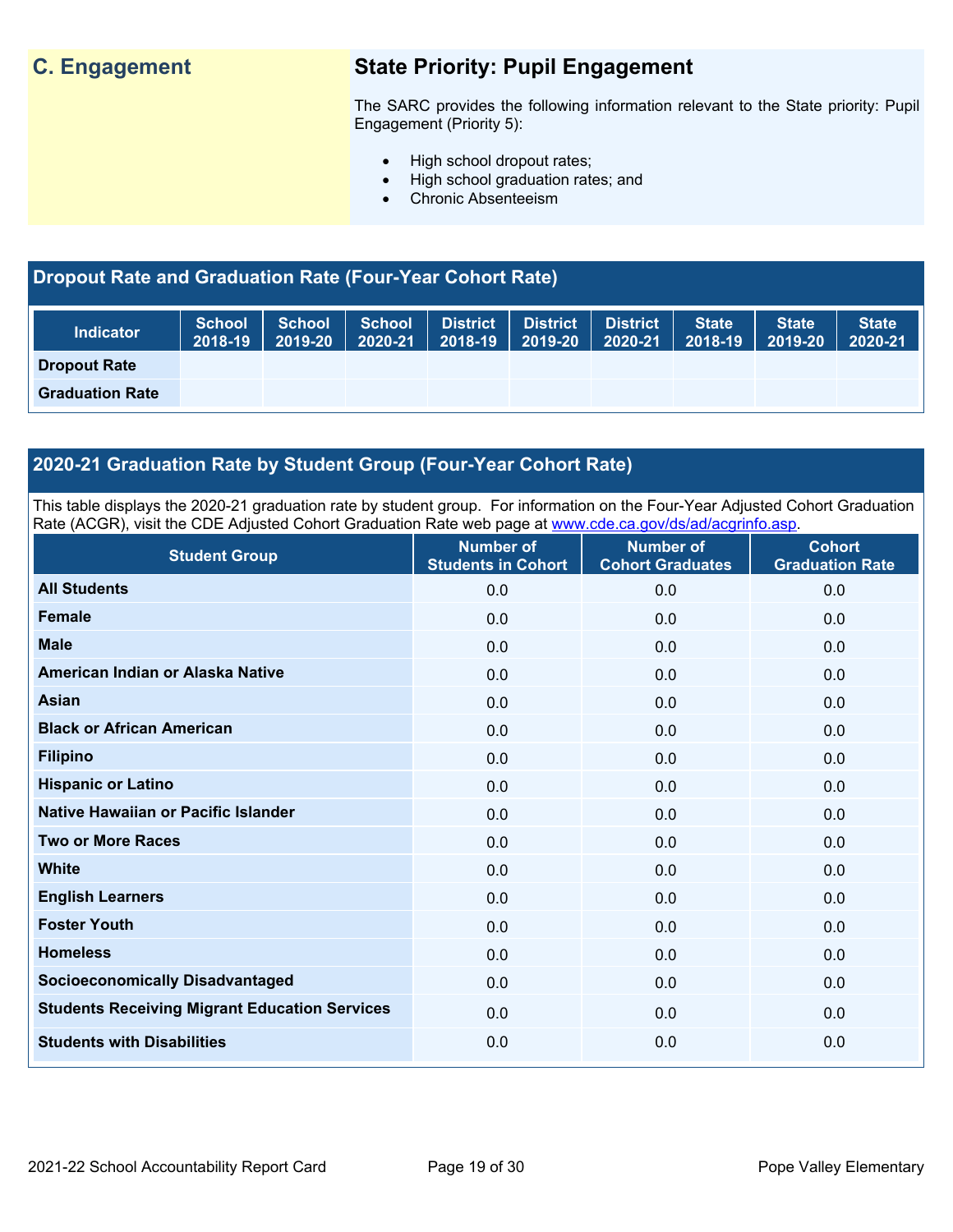## **2020-21 Chronic Absenteeism by Student Group**

| <b>Student Group</b>                                 | <b>Cumulative</b><br><b>Enrollment</b> | <b>Chronic</b><br><b>Absenteeism</b><br><b>Eligible Enrollment</b> | <b>Chronic</b><br><b>Absenteeism</b><br><b>Count</b> | <b>Chronic</b><br><b>Absenteeism</b><br><b>Rate</b> |
|------------------------------------------------------|----------------------------------------|--------------------------------------------------------------------|------------------------------------------------------|-----------------------------------------------------|
| <b>All Students</b>                                  | 58                                     | 56                                                                 | 26                                                   | 46.4                                                |
| <b>Female</b>                                        | 27                                     | 26                                                                 | 15                                                   | 57.7                                                |
| <b>Male</b>                                          | 31                                     | 30                                                                 | 11                                                   | 36.7                                                |
| American Indian or Alaska Native                     | $\Omega$                               | $\mathbf{0}$                                                       | $\mathbf{0}$                                         | 0.0                                                 |
| <b>Asian</b>                                         | $\Omega$                               | $\mathbf{0}$                                                       | $\Omega$                                             | 0.0                                                 |
| <b>Black or African American</b>                     | $\mathbf 0$                            | $\mathbf{0}$                                                       | $\mathbf 0$                                          | 0.0                                                 |
| <b>Filipino</b>                                      | $\Omega$                               | $\mathbf 0$                                                        | $\mathbf{0}$                                         | 0.0                                                 |
| <b>Hispanic or Latino</b>                            | 39                                     | 37                                                                 | 13                                                   | 35.1                                                |
| Native Hawaiian or Pacific Islander                  | $\Omega$                               | $\mathbf{0}$                                                       | $\mathbf{0}$                                         | 0.0                                                 |
| <b>Two or More Races</b>                             | $\overline{2}$                         | $\overline{2}$                                                     | 2                                                    | 100.0                                               |
| <b>White</b>                                         | 17                                     | 17                                                                 | 11                                                   | 64.7                                                |
| <b>English Learners</b>                              | 22                                     | 22                                                                 | $\overline{4}$                                       | 18.2                                                |
| <b>Foster Youth</b>                                  | $\Omega$                               | $\mathbf 0$                                                        | $\Omega$                                             | 0.0                                                 |
| <b>Homeless</b>                                      | 1                                      | 0                                                                  | $\Omega$                                             | 0.0                                                 |
| <b>Socioeconomically Disadvantaged</b>               | 43                                     | 41                                                                 | 20                                                   | 48.8                                                |
| <b>Students Receiving Migrant Education Services</b> | 11                                     | 11                                                                 | 1                                                    | 9.1                                                 |
| <b>Students with Disabilities</b>                    | 7                                      | 6                                                                  | 3                                                    | 50.0                                                |

## **C. Engagement State Priority: School Climate**

The SARC provides the following information relevant to the State priority: School Climate (Priority 6):

- Pupil suspension rates;
- Pupil expulsion rates; and
- Other local measures on the sense of safety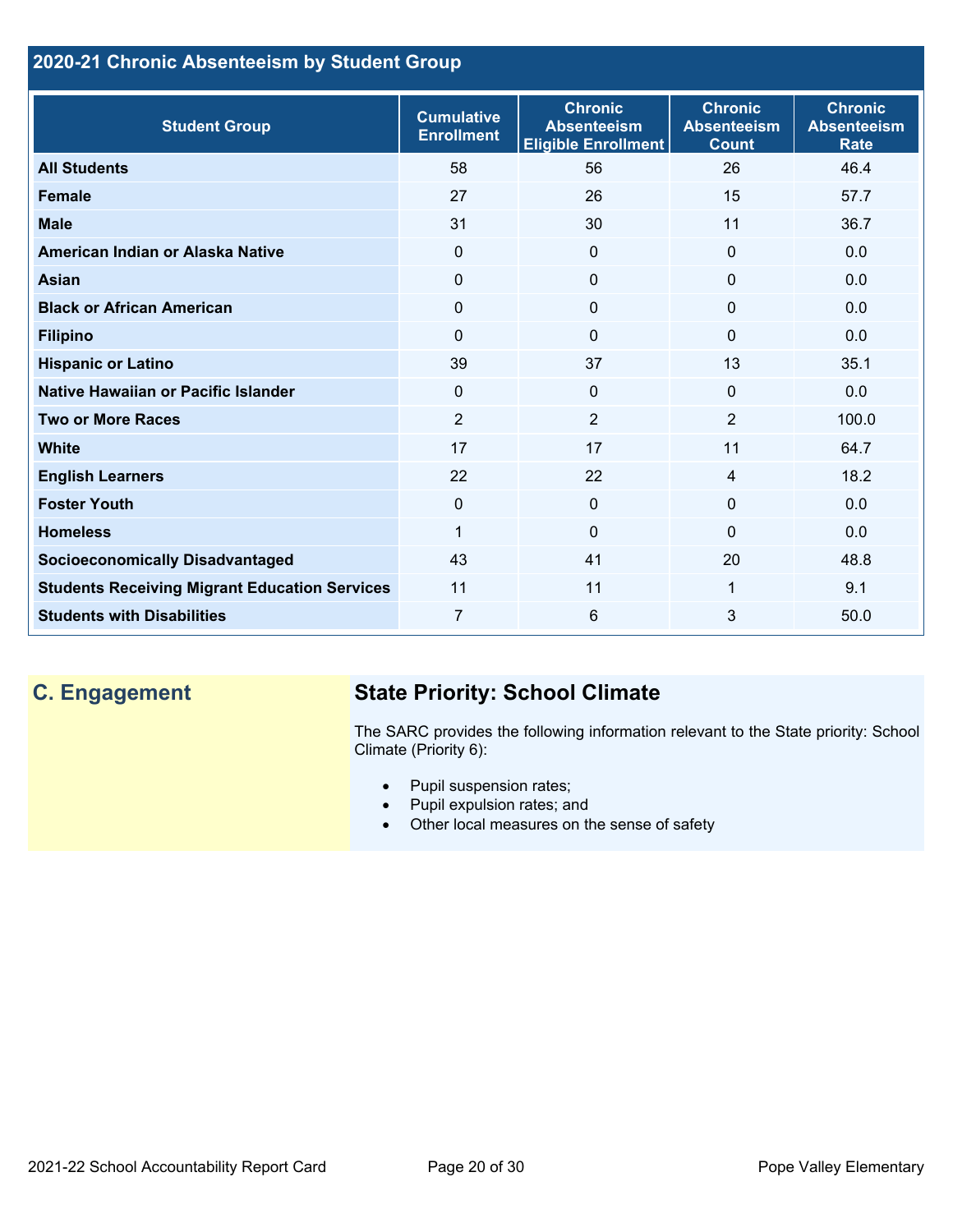## **Suspensions and Expulsions**

This table displays suspensions and expulsions data collected between July through June, each full school year respectively. Data collected during the 2020-21 school year may not be comparable to earlier years of this collection due to differences in learning mode instruction in response to the COVID-19 pandemic.

| <b>Subject</b>     | <b>School</b><br>2018-19 | <b>School</b><br>2020-21 | <b>District</b><br>2018-19 | <b>District</b><br>2020-21 | <b>State</b><br>2018-19 | State <sup>1</sup><br>2020-21 |
|--------------------|--------------------------|--------------------------|----------------------------|----------------------------|-------------------------|-------------------------------|
| <b>Suspensions</b> | 0.00                     | 1.72                     | 0.00                       | 1.72                       | 3.47                    | 0.20                          |
| <b>Expulsions</b>  | 0.00                     | 0.00                     | 0.00                       | 0.00                       | 0.08                    | 0.00                          |

This table displays suspensions and expulsions data collected between July through February, partial school year due to the COVID-19 pandemic. The 2019-2020 suspensions and expulsions rate data are not comparable to other year data because the 2019-2020 school year is a partial school year due to the COVID-19 crisis. As such, it would be inappropriate to make any comparisons in rates of suspensions and expulsions in the 2019-2020 school year compared to other school years.

| <b>Subject</b>     | <b>School</b><br>2019-20 | <b>District</b><br>2019-20 | <b>State</b><br>2019-20 |
|--------------------|--------------------------|----------------------------|-------------------------|
| <b>Suspensions</b> | 0.00                     | 0.00                       | 2.45                    |
| <b>Expulsions</b>  | 0.00                     | 0.00                       | 0.05                    |

## **2020-21 Suspensions and Expulsions by Student Group**

| <b>Student Group</b>                                 | <b>Suspensions Rate</b> | <b>Expulsions Rate</b> |
|------------------------------------------------------|-------------------------|------------------------|
| <b>All Students</b>                                  | 1.72                    | 0.00                   |
| <b>Female</b>                                        | 0.00                    | 0.00                   |
| <b>Male</b>                                          | 3.23                    | 0.00                   |
| American Indian or Alaska Native                     | 0.00                    | 0.00                   |
| <b>Asian</b>                                         | 0.00                    | 0.00                   |
| <b>Black or African American</b>                     | 0.00                    | 0.00                   |
| <b>Filipino</b>                                      | 0.00                    | 0.00                   |
| <b>Hispanic or Latino</b>                            | 2.56                    | 0.00                   |
| Native Hawaiian or Pacific Islander                  | 0.00                    | 0.00                   |
| <b>Two or More Races</b>                             | 0.00                    | 0.00                   |
| <b>White</b>                                         | 0.00                    | 0.00                   |
| <b>English Learners</b>                              | 4.55                    | 0.00                   |
| <b>Foster Youth</b>                                  | 0.00                    | 0.00                   |
| <b>Homeless</b>                                      | 0.00                    | 0.00                   |
| <b>Socioeconomically Disadvantaged</b>               | 2.33                    | 0.00                   |
| <b>Students Receiving Migrant Education Services</b> | 9.09                    | 0.00                   |
| <b>Students with Disabilities</b>                    | 0.00                    | 0.00                   |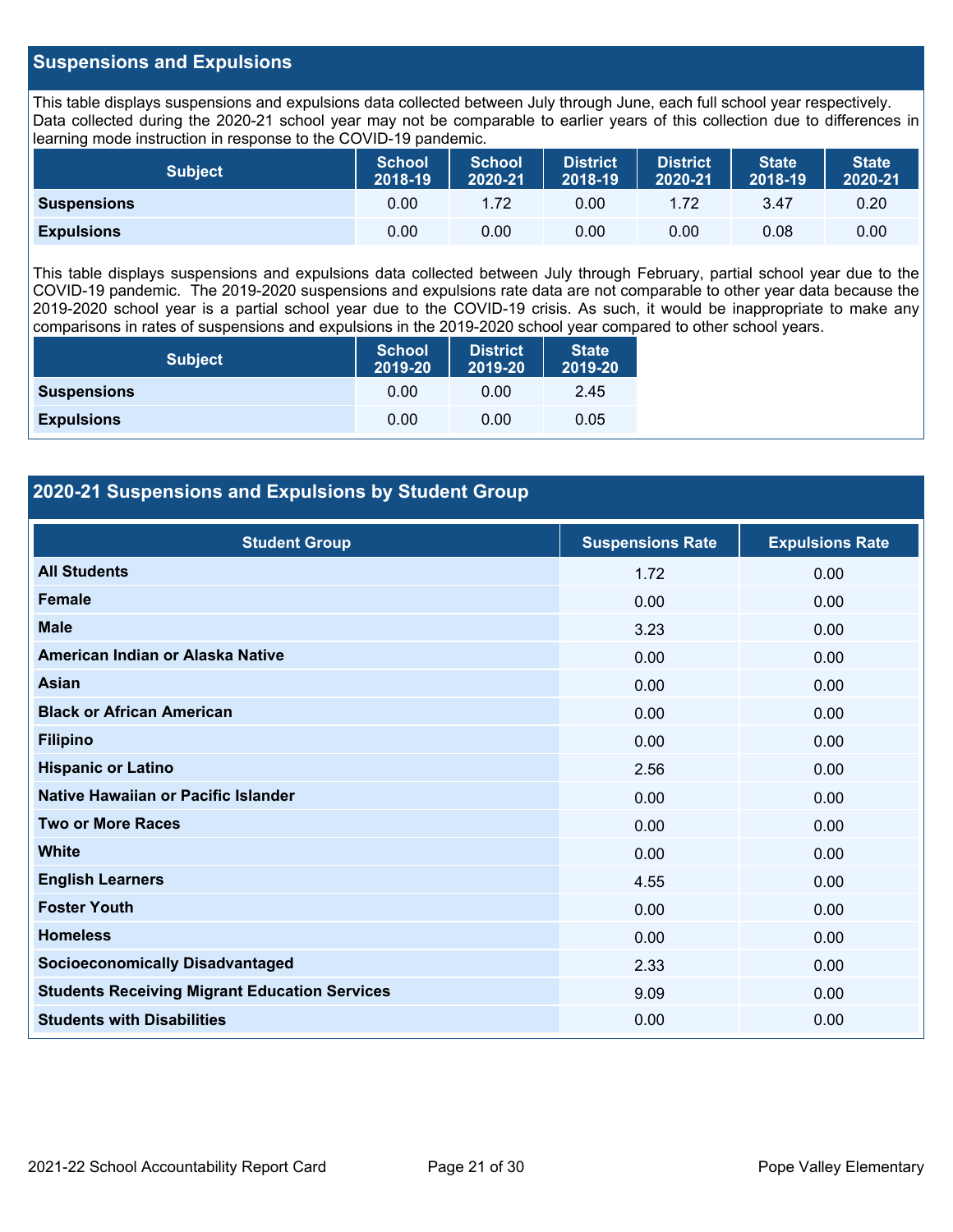## **2021-22 School Safety Plan**

The staff meet and spend a day before school starts in in the fall going over the and updating the Emergency Plan that is aligned with National Incident Management System (NIMS) and California Standardized Emergency Management System (SEMS).

Key Elements of the plan include: Staff Responsibilities, Procedure to call emergency services, Principal's Checklist, Staff Checklist, Procedure to evacuate school site, Fire Drill Map, Bomb Threat Checklist, Active Shooter Information. The safety plan is reviewed by an outside professional group contracted by the Napa County Office of Education.

## **D. Other SARC Information Information Required in the SARC**

The information in this section is required to be in the SARC but is not included in the state priorities for LCFF.

### **2018-19 Elementary Average Class Size and Class Size Distribution**

This table displays the 2018-19 average class size and class size distribution. The columns titled "Number of Classes" indicates how many classes fall into each size category (a range of total students per class). The "Other" category is for multigrade level classes.

| <b>Grade Level</b> | <b>Average</b><br><b>Class Size</b> | <b>1-20 Students</b> | $\mid$ Number of Classes with $\mid$ Number of Classes with $\mid$ Number of Classes with<br>21-32 Students | 33+ Students |
|--------------------|-------------------------------------|----------------------|-------------------------------------------------------------------------------------------------------------|--------------|
| K                  | 6                                   |                      |                                                                                                             |              |
|                    | 6                                   |                      |                                                                                                             |              |
|                    | 5                                   |                      |                                                                                                             |              |
|                    | 5                                   |                      |                                                                                                             |              |
|                    | 3                                   |                      |                                                                                                             |              |
| 5                  | 4                                   |                      |                                                                                                             |              |
|                    | 9                                   |                      |                                                                                                             |              |

## **2019-20 Elementary Average Class Size and Class Size Distribution**

This table displays the 2019-20 average class size and class size distribution. The columns titled "Number of Classes" indicates how many classes fall into each size category (a range of total students per class). The "Other" category is for multi-grade level classes.

| <b>Grade Level</b> | Average<br><b>Class Size</b> | 1-20 Students | Number of Classes with   Number of Classes with   Number of Classes with<br>21-32 Students | 33+ Students |
|--------------------|------------------------------|---------------|--------------------------------------------------------------------------------------------|--------------|
| n.                 | 4                            |               |                                                                                            |              |
|                    | 5                            |               |                                                                                            |              |
|                    | 14                           |               |                                                                                            |              |
|                    | 14                           |               |                                                                                            |              |
|                    | 6                            |               |                                                                                            |              |
| b                  | 2                            |               |                                                                                            |              |
| n                  | 3                            |               |                                                                                            |              |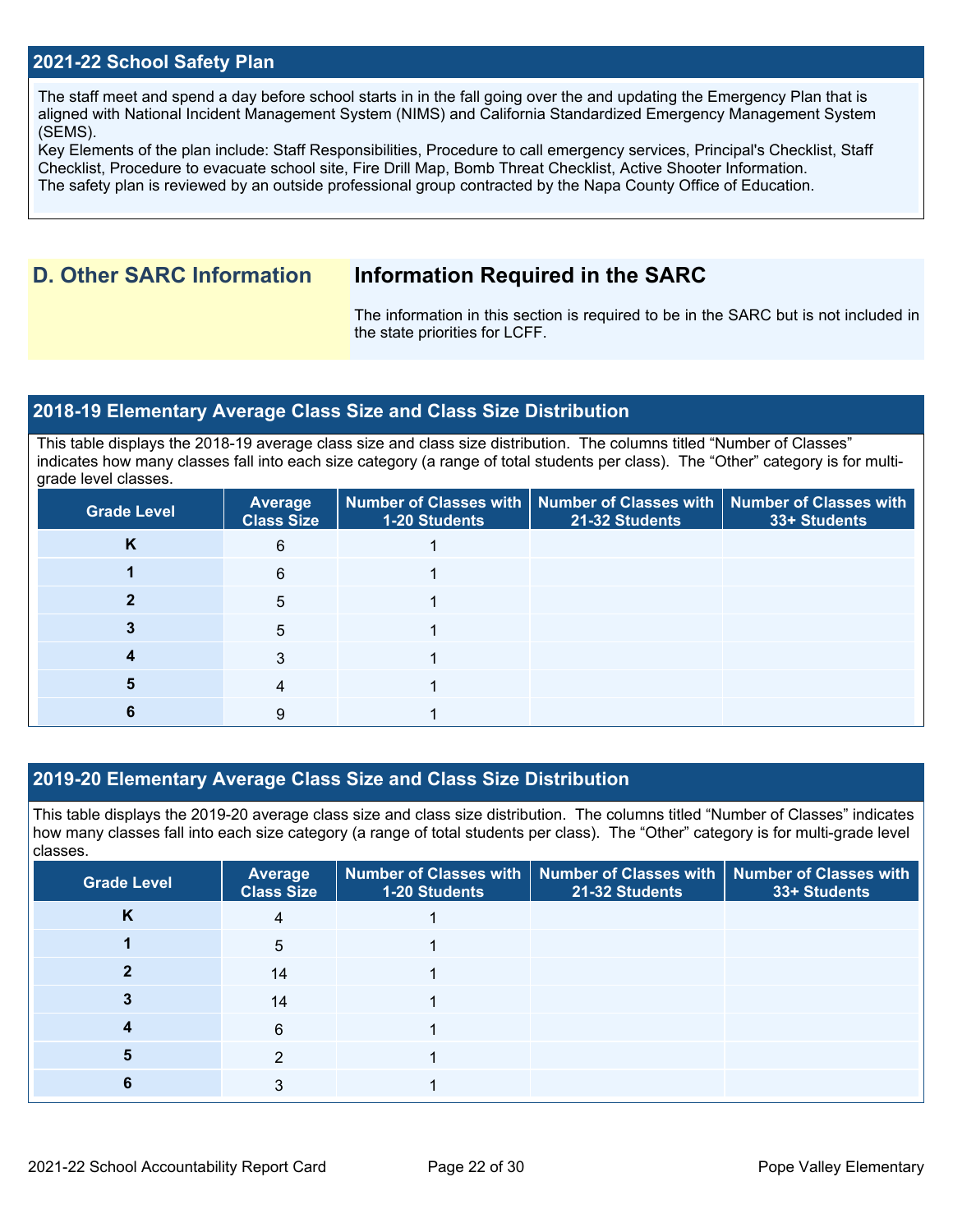## **2020-21 Elementary Average Class Size and Class Size Distribution**

This table displays the 2020-21 average class size and class size distribution. The columns titled "Number of Classes" indicates how many classes fall into each size category (a range of total students per class). The "Other" category is for multi-grade level classes.

| <b>Grade Level</b> | <b>Average</b><br><b>Class Size</b> | 1-20 Students | Number of Classes with   Number of Classes with   Number of Classes with<br>21-32 Students | 33+ Students |
|--------------------|-------------------------------------|---------------|--------------------------------------------------------------------------------------------|--------------|
| n.                 | 9                                   |               |                                                                                            |              |
|                    | 5                                   |               |                                                                                            |              |
|                    | 5                                   |               |                                                                                            |              |
|                    |                                     |               |                                                                                            |              |
|                    |                                     |               |                                                                                            |              |
|                    | 5                                   |               |                                                                                            |              |
|                    | っ                                   |               |                                                                                            |              |

### **2018-19 Secondary Average Class Size and Class Size Distribution**

This table displays the 2018-19 average class size and class size distribution. The columns titled "Number of Classes" indicates how many classes fall into each size category (a range of total students per classroom). At the secondary school level, this information is reported by subject area rather than grade level.

| <b>Subject</b>               | Average<br><b>Class</b><br><b>Size</b> | 1-22 Students | Number of Classes with   Number of Classes with   Number of Classes with<br>23-32 Students | 33+ Students |
|------------------------------|----------------------------------------|---------------|--------------------------------------------------------------------------------------------|--------------|
| <b>English Language Arts</b> |                                        |               |                                                                                            |              |
| <b>Mathematics</b>           |                                        |               |                                                                                            |              |
| <b>Science</b>               |                                        |               |                                                                                            |              |
| <b>Social Science</b>        |                                        |               |                                                                                            |              |

## **2019-20 Secondary Average Class Size and Class Size Distribution**

This table displays the 2019-20 average class size and class size distribution. The columns titled "Number of Classes" indicates how many classes fall into each size category (a range of total students per classroom). At the secondary school level, this information is reported by subject area rather than grade level.

| <b>Subject</b>               | Average<br><b>Class</b><br><b>Size</b> | 1-22 Students | Number of Classes with   Number of Classes with  <br>23-32 Students | $\mathsf I$ Number of Classes with $\mathsf I$<br>33+ Students |
|------------------------------|----------------------------------------|---------------|---------------------------------------------------------------------|----------------------------------------------------------------|
| <b>English Language Arts</b> |                                        |               |                                                                     |                                                                |
| <b>Mathematics</b>           |                                        |               |                                                                     |                                                                |
| <b>Science</b>               |                                        |               |                                                                     |                                                                |
| <b>Social Science</b>        |                                        |               |                                                                     |                                                                |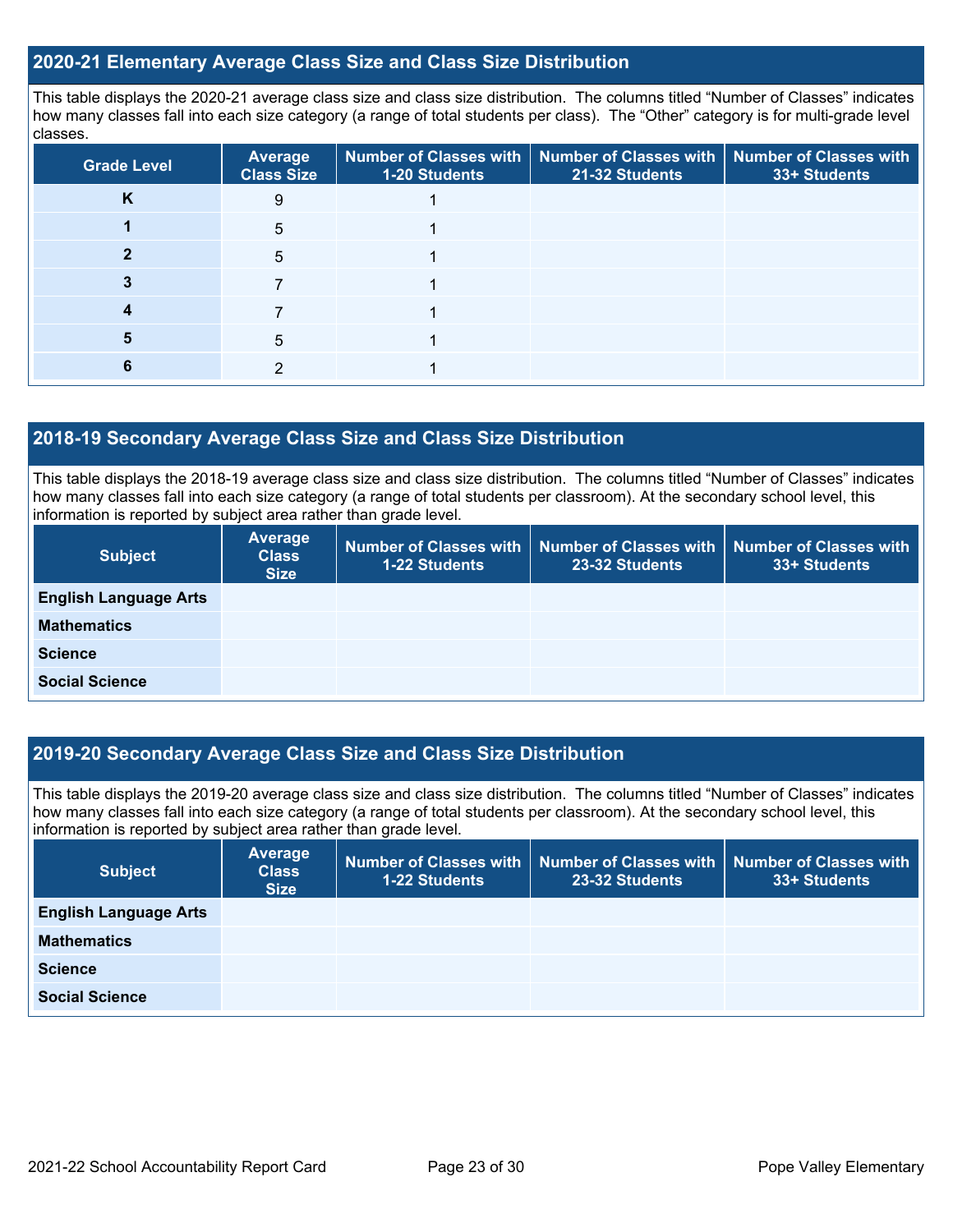## **2020-21 Secondary Average Class Size and Class Size Distribution**

This table displays the 2020-21 average class size and class size distribution. The columns titled "Number of Classes" indicates how many classes fall into each size category (a range of total students per classroom). At the secondary school level, this information is reported by subject area rather than grade level.

| <b>Subject</b>               | <b>Average</b><br><b>Class</b><br><b>Size</b> | <b>1-22 Students</b> | Number of Classes with   Number of Classes with  <br>23-32 Students | Number of Classes with<br>33+ Students |
|------------------------------|-----------------------------------------------|----------------------|---------------------------------------------------------------------|----------------------------------------|
| <b>English Language Arts</b> |                                               |                      |                                                                     |                                        |
| <b>Mathematics</b>           |                                               |                      |                                                                     |                                        |
| <b>Science</b>               |                                               |                      |                                                                     |                                        |
| <b>Social Science</b>        |                                               |                      |                                                                     |                                        |

## **2020-21 Ratio of Pupils to Academic Counselor**

This table displays the ratio of pupils to Academic Counselor. One full time equivalent (FTE) equals one staff member working full time; one FTE could also represent two staff members who each work 50 percent of full time.

| <b>Title</b>                        | <b>Ratio</b> |
|-------------------------------------|--------------|
| <b>Pupils to Academic Counselor</b> |              |

## **2020-21 Student Support Services Staff**

This table displays the number of FTE support staff assigned to this school. One full time equivalent (FTE) equals one staff member working full time; one FTE could also represent two staff members who each work 50 percent of full time.

| <b>Title</b>                                                         | <b>Number of FTE Assigned to School</b> |
|----------------------------------------------------------------------|-----------------------------------------|
| <b>Counselor (Academic, Social/Behavioral or Career Development)</b> | 0                                       |
| Library Media Teacher (Librarian)                                    | 0                                       |
| <b>Library Media Services Staff (Paraprofessional)</b>               | 0                                       |
| <b>Psychologist</b>                                                  | 0                                       |
| <b>Social Worker</b>                                                 | 0                                       |
| <b>Speech/Language/Hearing Specialist</b>                            | 0                                       |
| <b>Resource Specialist (non-teaching)</b>                            | 0                                       |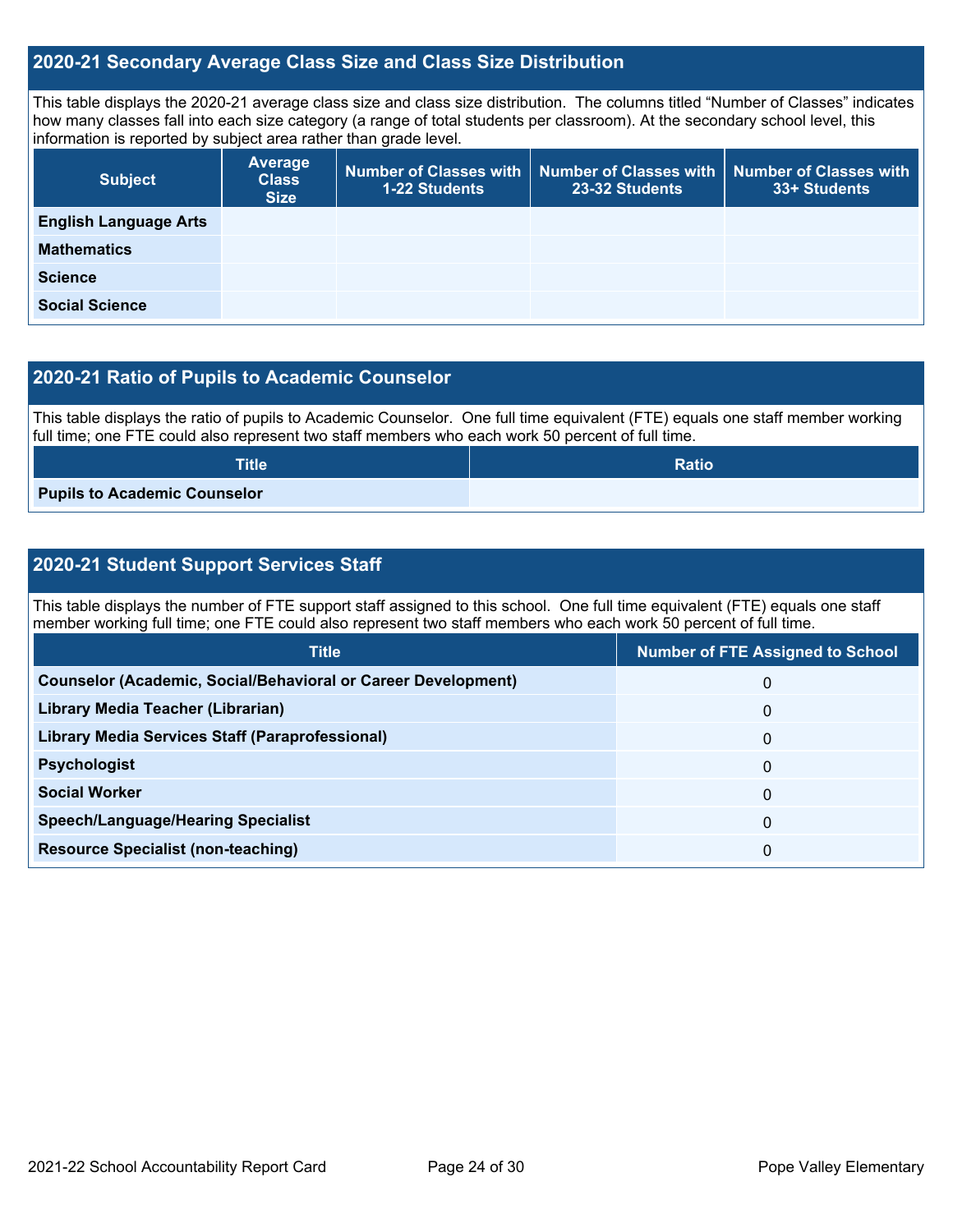## **2019-20 Expenditures Per Pupil and School Site Teacher Salaries**

This table displays the 2019-20 expenditures per pupil and average teach salary for this school. Cells with N/A values do not require data.

| <b>Level</b>                                         | <b>Total</b><br><b>Expenditures</b><br><b>Per Pupil</b> | <b>Expenditures</b><br><b>Per Pupil</b><br>(Restricted) | <b>Expenditures</b><br><b>Per Pupil</b><br>(Unrestricted) | Average<br><b>Teacher</b><br><b>Salary</b> |
|------------------------------------------------------|---------------------------------------------------------|---------------------------------------------------------|-----------------------------------------------------------|--------------------------------------------|
| <b>School Site</b>                                   | \$33,092.11                                             | \$6,353.69                                              | \$26,738.42                                               | \$78950.80                                 |
| <b>District</b>                                      | N/A                                                     | N/A                                                     | \$26,738.42                                               |                                            |
| <b>Percent Difference - School Site and District</b> | N/A                                                     | N/A                                                     | 0.0                                                       | 0.0                                        |
| <b>State</b>                                         |                                                         |                                                         | \$8.444                                                   | \$72,352                                   |
| <b>Percent Difference - School Site and State</b>    | N/A                                                     | N/A                                                     | 104.0                                                     | 8.7                                        |

## **2020-21 Types of Services Funded**

During the 2020-2021 school year, students were served from grades TK-8. During the pandemic year, students were served in a hybrid model (two days in session, three remote, alternating groups) for the first trimester. Students were welcomed back to campus with limited hours (ending at 2pm instead of 3pm) to allow for teachers to continue to work with students who chose to stay at home for the remainder of the year. Students had the opportunity to visit the Learning Center to provide extra services to students through an RTI model. The school has 1-to-1 Chromebooks and additional technology throughout. Kindergarten and TK are were half-day programs during the pandemic, locally funded. The school also provides free homeschool-home transportation to appropriate and safe bus stops on public roads. Field trips were cancelled for the 2020-2021 school year.

## **2019-20 Teacher and Administrative Salaries**

This table displays the 2019-20 Teacher and Administrative salaries. For detailed information on salaries, see the CDE Certification Salaries & Benefits web page at<http://www.cde.ca.gov/ds/fd/cs/>.

| Category                                             | <b>District</b><br><b>Amount</b> | <b>State Average</b><br>for Districts<br>in Same Category |
|------------------------------------------------------|----------------------------------|-----------------------------------------------------------|
| <b>Beginning Teacher Salary</b>                      |                                  | \$47,265                                                  |
| <b>Mid-Range Teacher Salary</b>                      |                                  | \$69,813                                                  |
| <b>Highest Teacher Salary</b>                        |                                  | \$91,237                                                  |
| <b>Average Principal Salary (Elementary)</b>         |                                  | \$113,466                                                 |
| <b>Average Principal Salary (Middle)</b>             |                                  | \$115,186                                                 |
| <b>Average Principal Salary (High)</b>               |                                  | \$0                                                       |
| <b>Superintendent Salary</b>                         |                                  | \$131,359                                                 |
| <b>Percent of Budget for Teacher Salaries</b>        | 29%                              | 30%                                                       |
| <b>Percent of Budget for Administrative Salaries</b> | 4%                               | 7%                                                        |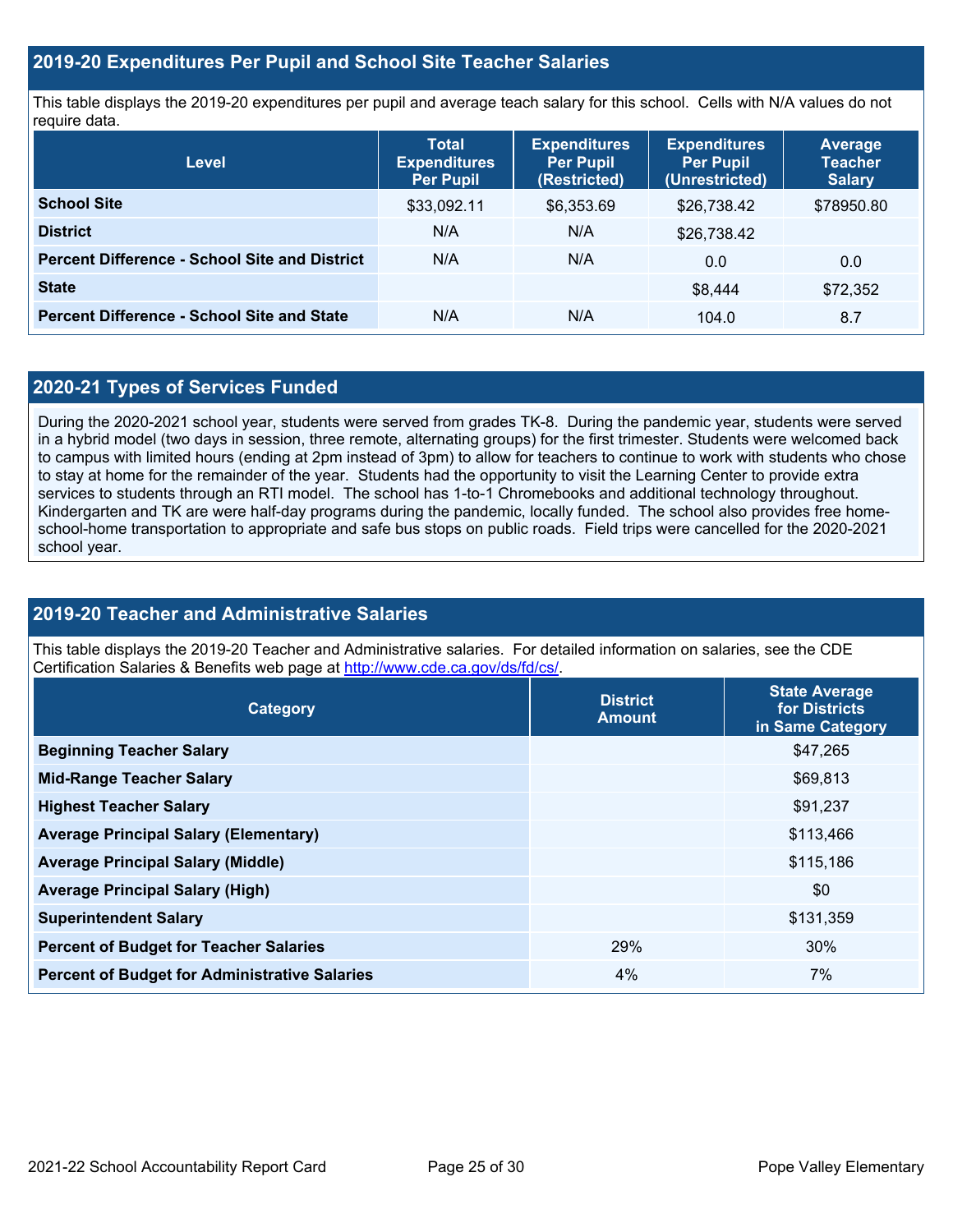This table displays the percent of student in AP courses at this school.

#### **Percent of Students in AP Courses**

This table displays the number of AP courses offered at this school where there are student course enrollments of at least one student.

| <b>Subject</b>                  | <b>Number of AP Courses Offered</b> |
|---------------------------------|-------------------------------------|
| <b>Computer Science</b>         | 0                                   |
| <b>English</b>                  | 0                                   |
| <b>Fine and Performing Arts</b> | 0                                   |
| <b>Foreign Language</b>         | 0                                   |
| <b>Mathematics</b>              | $\mathbf{0}$                        |
| <b>Science</b>                  | 0                                   |
| <b>Social Science</b>           | 0                                   |
| <b>Total AP Courses Offered</b> | 0                                   |

## **Professional Development**

Professional development has focuses on the implementation and further enhancement of instruction using the updated California Content Standards (Common Core). As new core and supplemental curriculum has been adopted and acquired, professional development time has been dedicated to using that curriculum correctly and efficiently. Additionally, PD has focused on classroom management, working with exceptional students, and use of educational technology. Professional development has been delivered on site with outside professionals, through remote training over the computer/Internet, and in person at seminars.

The certificated salary schedule has been adjusted to further encourage veteran teachers to enhance their knowledge through outside professional development.

All instructional staff meeting weekly, but also meet monthly for focused work on continuous school improvement. Instructional staff are encouraged to attend professional development conferences and training seminars and funding is provided.

This table displays the number of school days dedicated to staff development and continuous improvement.

| <b>Subiect</b>                                                                  | $\vert$ 2019-20 $\vert$ 2020-21 $\vert$ 2021-22 $\vert$ |  |
|---------------------------------------------------------------------------------|---------------------------------------------------------|--|
| Number of school days dedicated to Staff Development and Continuous Improvement |                                                         |  |

# **Pope Valley Union Elementary School District (CDS: 28-66282-0000000)**

**2020-21 Local Accountability Report Card (LARC) Addendum**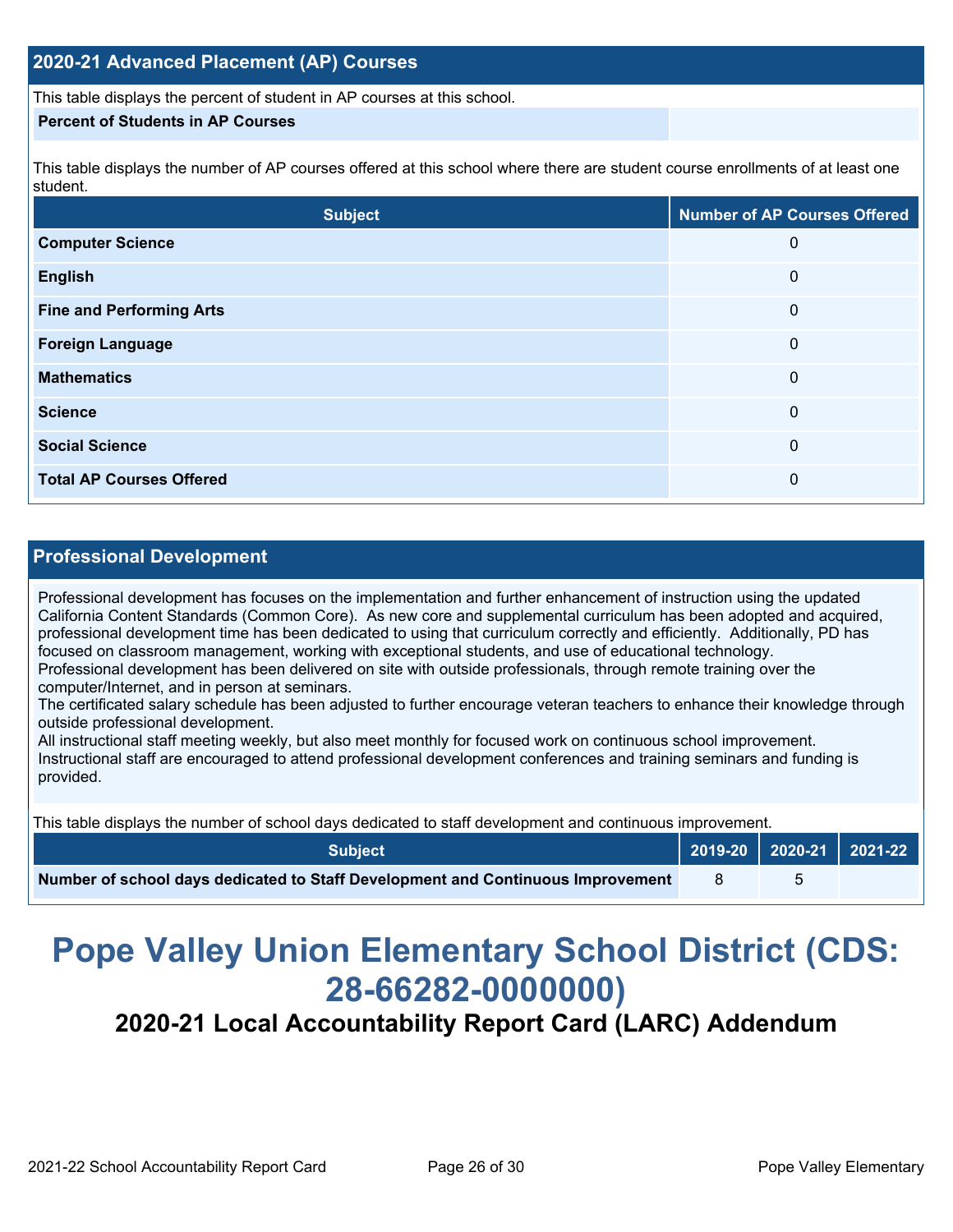## **Local Accountability Report Card (LARC) Addendum**

**2020-21 Local Accountability Report Card (LARC) Addendum Overview**



On July 14, 2021, the California State Board of Education (SBE) determined that the California Department of Education (CDE) will use the SARC as the mechanism to conduct a one-time data collection of the LEA-level aggregate test results of all school's local assessments administered during the 2020–2021 school year in order to meet the federal Every Students Succeeds Act (ESSA) reporting requirement for the Local Educational Agency Accountability Report Cards (LARCs).

Each local educational agency (LEA) is responsible for preparing and posting their annual LARC in accordance with the federal ESSA. As a courtesy, the CDE prepares and posts the LARCs on behalf of all LEAs.

Only for the 2020–2021 school year and the 2020–2021 LARCs, LEAs are required to report their aggregate local assessments test results at the LEA-level to the CDE by populating the tables below via the SARC. These data will be used to meet the LEAs' federal requirement for their LARCs. Note that it is the responsibility of the school and LEA to ensure that all student privacy and suppression rules are in place when reporting data in Tables 3 and 4 in the Addendum, as applicable.

The tables below are not part of the SBE approved 2020–2021 SARC template but rather are the mechanism by which these required data will be collected from LEAs.

For purposes of the LARC and the following tables, an LEA is defined as a school district, a county office of education, or a direct funded charter school.

| 2021-22 District Contact Information |                                                                      |  |  |  |  |
|--------------------------------------|----------------------------------------------------------------------|--|--|--|--|
| <b>District Name</b>                 | Pope Valley Union Elementary School District (CDS: 28-66282-0000000) |  |  |  |  |
| <b>Phone Number</b>                  | 707-965-2402                                                         |  |  |  |  |
| Superintendent                       | Ken Burkhart                                                         |  |  |  |  |
| <b>Email Address</b>                 | kburkhart@popevalley.school                                          |  |  |  |  |
| <b>District Website Address</b>      | www.popevalley.school                                                |  |  |  |  |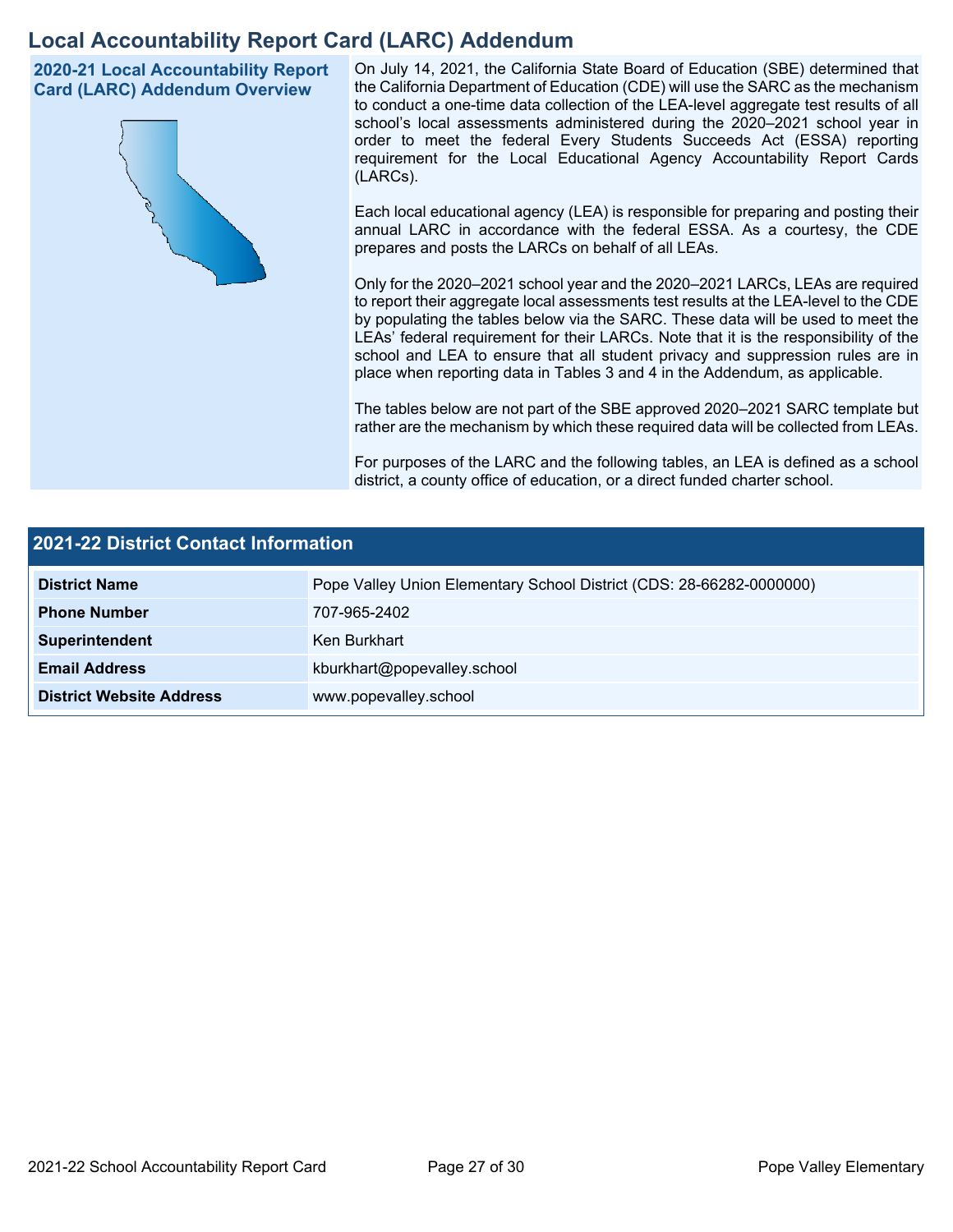## **2020-21 CAASPP Test Results in ELA by Student Group**

This table displays CAASPP test results in ELA by student group for students grades three through eight and grade eleven taking and completing a state-administered assessment. The CDE will populate this table for schools in cases where the school administered the CAASPP assessment. In cases where the school administered a local assessment instead of CAASPP, the CDE will populate this table with "NT" values, meaning this school did not test students using the CAASPP. See the local assessment(s) table for more information.

| <b>CAASPP</b><br><b>Student Groups</b>               | <b>CAASPP</b><br><b>Total</b><br><b>Enrollment</b> | <b>CAASPP</b><br><b>Number</b><br><b>Tested</b> | <b>CAASPP</b><br><b>Percent</b><br><b>Tested</b> | <b>CAASPP</b><br><b>Percent</b><br><b>Not Tested</b> | <b>CAASPP</b><br><b>Percent</b><br><b>Met or</b><br><b>Exceeded</b> |
|------------------------------------------------------|----------------------------------------------------|-------------------------------------------------|--------------------------------------------------|------------------------------------------------------|---------------------------------------------------------------------|
| <b>All Students</b>                                  | 33                                                 | 32                                              | 96.97                                            | 3.03                                                 | 18.75                                                               |
| <b>Female</b>                                        | 15                                                 | 14                                              | 93.33                                            | 6.67                                                 | 21.43                                                               |
| <b>Male</b>                                          | 18                                                 | 18                                              | 100.00                                           | 0.00                                                 | 16.67                                                               |
| American Indian or Alaska Native                     | $\mathbf 0$                                        | $\pmb{0}$                                       | $\mathbf 0$                                      | $\mathbf 0$                                          | 0                                                                   |
| <b>Asian</b>                                         | $\mathbf 0$                                        | $\pmb{0}$                                       | $\mathbf 0$                                      | $\mathbf{0}$                                         | 0                                                                   |
| <b>Black or African American</b>                     | $\mathbf 0$                                        | $\mathbf 0$                                     | $\mathbf{0}$                                     | $\mathbf 0$                                          | 0                                                                   |
| <b>Filipino</b>                                      | $\mathbf 0$                                        | $\mathbf 0$                                     | $\mathbf 0$                                      | $\mathbf 0$                                          | 0                                                                   |
| <b>Hispanic or Latino</b>                            | 25                                                 | 24                                              | 96.00                                            | 4.00                                                 | 12.50                                                               |
| <b>Native Hawaiian or Pacific Islander</b>           | $\mathbf 0$                                        | $\pmb{0}$                                       | $\mathbf 0$                                      | $\mathbf 0$                                          | 0                                                                   |
| <b>Two or More Races</b>                             | $\mathbf 0$                                        | $\mathbf 0$                                     | $\mathbf 0$                                      | $\Omega$                                             | 0                                                                   |
| <b>White</b>                                         | $-$                                                | $\overline{\phantom{a}}$                        |                                                  | $-$                                                  | $-$                                                                 |
| <b>English Learners</b>                              | 12                                                 | 12                                              | 100.00                                           | 0.00                                                 | 0.00                                                                |
| <b>Foster Youth</b>                                  | $\mathbf 0$                                        | $\mathbf 0$                                     | $\mathbf 0$                                      | $\mathbf 0$                                          | $\Omega$                                                            |
| <b>Homeless</b>                                      | $\mathbf 0$                                        | $\mathbf 0$                                     | $\mathbf 0$                                      | $\mathbf 0$                                          | 0                                                                   |
| <b>Military</b>                                      | $\mathbf 0$                                        | $\pmb{0}$                                       | $\mathbf 0$                                      | $\mathbf 0$                                          | $\mathbf 0$                                                         |
| <b>Socioeconomically Disadvantaged</b>               | 17                                                 | 17                                              | 100.00                                           | 0.00                                                 | 11.76                                                               |
| <b>Students Receiving Migrant Education Services</b> |                                                    | $\qquad \qquad -$                               |                                                  |                                                      |                                                                     |
| <b>Students with Disabilities</b>                    |                                                    | --                                              |                                                  |                                                      |                                                                     |